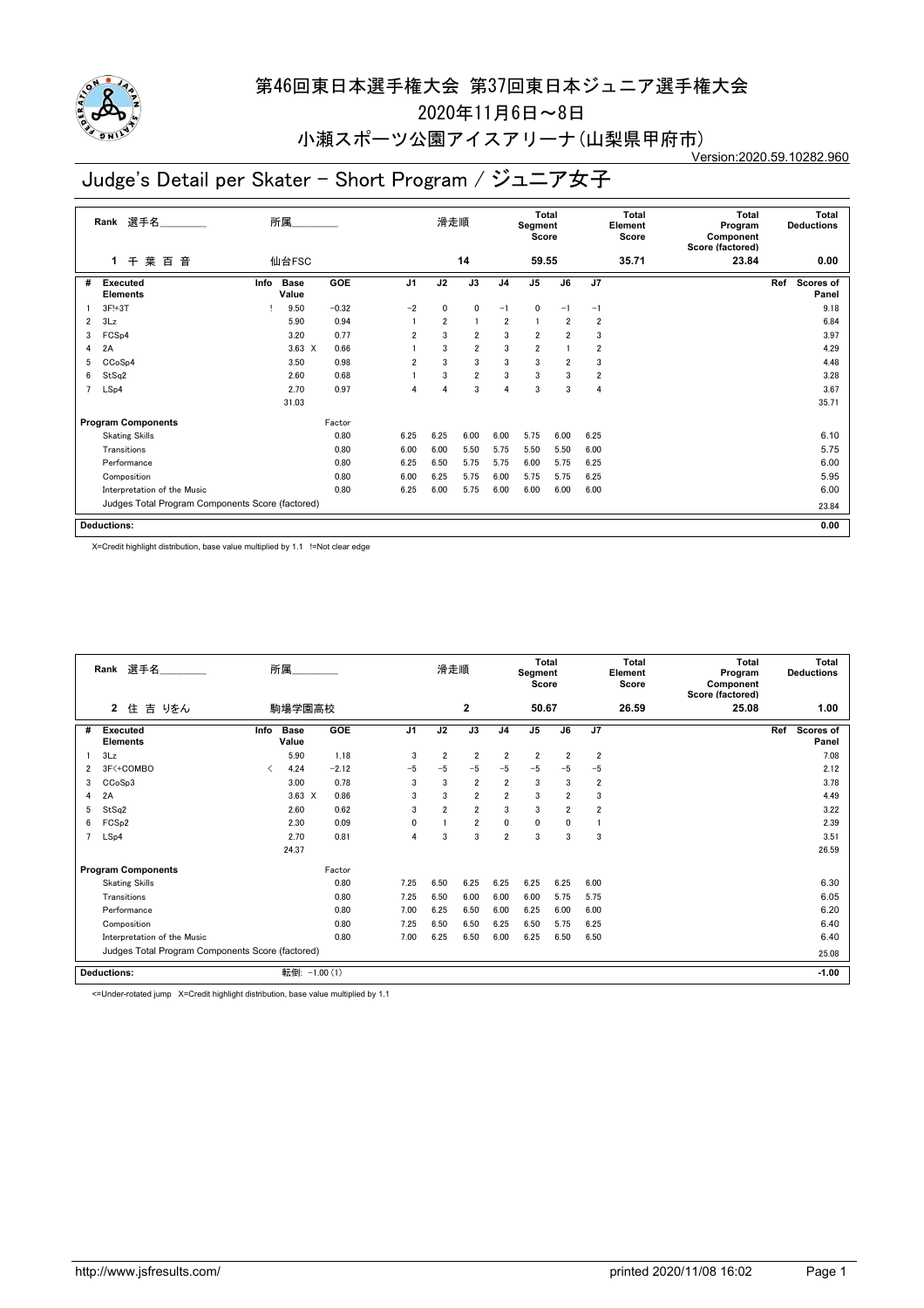

2020年11月6日~8日

#### 小瀬スポーツ公園アイスアリーナ(山梨県甲府市) Version:2020.59.10282.960

# Judge's Detail per Skater - Short Program / ジュニア女子

|                | 選手名<br>Rank<br>鈴木なつ<br>3                         |      | 所属<br>Mエイトクラブ        |            |                | 滑走順            | 11             |                | <b>Total</b><br>Segment<br>Score<br>50.00 |                         |                | <b>Total</b><br>Element<br>Score<br>27.08 | <b>Total</b><br>Program<br>Component<br>Score (factored)<br>22.92 | Total<br><b>Deductions</b><br>0.00 |
|----------------|--------------------------------------------------|------|----------------------|------------|----------------|----------------|----------------|----------------|-------------------------------------------|-------------------------|----------------|-------------------------------------------|-------------------------------------------------------------------|------------------------------------|
|                |                                                  |      |                      |            |                |                |                |                |                                           |                         |                |                                           |                                                                   |                                    |
| #              | Executed<br><b>Elements</b>                      | Info | <b>Base</b><br>Value | <b>GOE</b> | J <sub>1</sub> | J2             | J3             | J <sub>4</sub> | J <sub>5</sub>                            | J6                      | J7             |                                           |                                                                   | Ref<br>Scores of<br>Panel          |
|                | 3Lz!<<                                           |      | 2.10                 | $-1.05$    | $-5$           | $-5$           | $-5$           | $-5$           | $-5$                                      | $-5$                    | $-5$           |                                           |                                                                   | 1.05                               |
| 2              | $3Sq+3T$                                         | ≺    | 7.66                 | $-1.89$    | $-4$           | $-5$           | $-5$           | $-4$           | $-2$                                      | $-5$                    | $-4$           |                                           |                                                                   | 5.77                               |
| 3              | FCS <sub>p4</sub>                                |      | 3.20                 | 0.64       | $\overline{2}$ | 3              | $\overline{2}$ | $\overline{2}$ | $\overline{\mathbf{2}}$                   | $\overline{\mathbf{2}}$ | $\overline{2}$ |                                           |                                                                   | 3.84                               |
| 4              | LSp4                                             |      | 2.70                 | 0.59       | 3              | $\overline{2}$ | $\overline{2}$ | 3              | $\overline{2}$                            | $\overline{2}$          | 2              |                                           |                                                                   | 3.29                               |
| 5              | StSq3                                            |      | 3.30                 | 0.99       |                | 3              | 3              | 3              | 3                                         | 4                       | 3              |                                           |                                                                   | 4.29                               |
| 6              | 2A                                               |      | $3.63 \times$        | 0.66       | $\overline{2}$ | $\overline{2}$ | $\overline{2}$ | $\overline{2}$ | $\overline{\mathbf{2}}$                   | $\overline{2}$          | $\overline{2}$ |                                           |                                                                   | 4.29                               |
| $\overline{7}$ | CCoSp4                                           |      | 3.50                 | 1.05       | 3              | 3              | 3              | 3              | 3                                         | 3                       | 3              |                                           |                                                                   | 4.55                               |
|                |                                                  |      | 26.09                |            |                |                |                |                |                                           |                         |                |                                           |                                                                   | 27.08                              |
|                | <b>Program Components</b>                        |      |                      | Factor     |                |                |                |                |                                           |                         |                |                                           |                                                                   |                                    |
|                | <b>Skating Skills</b>                            |      |                      | 0.80       | 5.75           | 5.50           | 5.50           | 5.75           | 6.25                                      | 5.75                    | 5.75           |                                           |                                                                   | 5.70                               |
|                | Transitions                                      |      |                      | 0.80       | 5.50           | 5.50           | 5.50           | 5.50           | 5.50                                      | 5.50                    | 5.50           |                                           |                                                                   | 5.50                               |
|                | Performance                                      |      |                      | 0.80       | 5.50           | 5.50           | 6.00           | 6.00           | 5.75                                      | 5.50                    | 5.50           |                                           |                                                                   | 5.65                               |
|                | Composition                                      |      |                      | 0.80       | 6.00           | 5.75           | 5.75           | 5.75           | 6.00                                      | 5.75                    | 5.75           |                                           |                                                                   | 5.80                               |
|                | Interpretation of the Music                      |      |                      | 0.80       | 6.00           | 6.00           | 5.75           | 6.00           | 6.25                                      | 6.00                    | 6.00           |                                           |                                                                   | 6.00                               |
|                | Judges Total Program Components Score (factored) |      |                      |            |                |                |                |                |                                           |                         |                |                                           |                                                                   | 22.92                              |
|                | <b>Deductions:</b>                               |      |                      |            |                |                |                |                |                                           |                         |                |                                           |                                                                   | 0.00                               |

<=Under-rotated jump <<=Downgraded jump X=Credit highlight distribution, base value multiplied by 1.1 !=Not clear edge

|                | Rank 選手名                                         |      | 所属.                  |         |                | 滑走順            |                |                | <b>Total</b><br>Segment<br>Score |                |      | <b>Total</b><br>Element<br>Score | Total<br>Program<br>Component<br>Score (factored) | Total<br><b>Deductions</b> |
|----------------|--------------------------------------------------|------|----------------------|---------|----------------|----------------|----------------|----------------|----------------------------------|----------------|------|----------------------------------|---------------------------------------------------|----------------------------|
|                | 邊<br>桜 香<br>田<br>4                               |      | 星槎国際横浜               |         |                |                | 26             |                | 49.71                            |                |      | 27.71                            | 22.00                                             | 0.00                       |
| #              | Executed<br><b>Elements</b>                      | Info | <b>Base</b><br>Value | GOE     | J <sub>1</sub> | J2             | J3             | J <sub>4</sub> | J <sub>5</sub>                   | J6             | J7   |                                  |                                                   | Ref<br>Scores of<br>Panel  |
|                | 3Lzq                                             | q    | 5.90                 | $-0.83$ | $-2$           | $-1$           | $-2$           | $-2$           | $-1$                             | $-1$           | $-1$ |                                  |                                                   | 5.07                       |
| $\overline{2}$ | $3T+2T$                                          |      | 5.50                 | 0.17    | $\mathbf{0}$   |                |                | 0              | 0                                |                | 0    |                                  |                                                   | 5.67                       |
| 3              | FCS <sub>p2</sub>                                |      | 2.30                 | 0.28    |                |                |                |                | $\overline{\mathbf{2}}$          | $\overline{2}$ |      |                                  |                                                   | 2.58                       |
| 4              | StSq2                                            |      | 2.60                 | 0.52    |                | $\overline{2}$ | $\overline{2}$ | $\overline{2}$ | 3                                | $\overline{2}$ | 2    |                                  |                                                   | 3.12                       |
| 5              | 2A                                               |      | $3.63 \times$        | 0.20    | $\mathbf{0}$   |                |                | 0              | 0                                |                |      |                                  |                                                   | 3.83                       |
| 6              | CCoSp4                                           |      | 3.50                 | 0.70    | $\overline{2}$ | $\overline{2}$ |                | $\overline{2}$ | $\overline{2}$                   | $\overline{2}$ | 2    |                                  |                                                   | 4.20                       |
| 7              | LSp4                                             |      | 2.70                 | 0.54    | $\overline{2}$ | $\overline{2}$ | $\overline{2}$ | $\overline{2}$ | $\overline{2}$                   | $\overline{2}$ |      |                                  |                                                   | 3.24                       |
|                |                                                  |      | 26.13                |         |                |                |                |                |                                  |                |      |                                  |                                                   | 27.71                      |
|                | <b>Program Components</b>                        |      |                      | Factor  |                |                |                |                |                                  |                |      |                                  |                                                   |                            |
|                | <b>Skating Skills</b>                            |      |                      | 0.80    | 5.25           | 5.75           | 5.25           | 5.50           | 5.75                             | 5.75           | 5.50 |                                  |                                                   | 5.55                       |
|                | Transitions                                      |      |                      | 0.80    | 5.00           | 5.50           | 5.00           | 5.25           | 5.25                             | 5.50           | 5.25 |                                  |                                                   | 5.25                       |
|                | Performance                                      |      |                      | 0.80    | 5.50           | 6.00           | 5.50           | 5.75           | 5.50                             | 5.50           | 5.50 |                                  |                                                   | 5.55                       |
|                | Composition                                      |      |                      | 0.80    | 5.75           | 5.50           | 5.50           | 5.50           | 5.75                             | 5.75           | 5.25 |                                  |                                                   | 5.60                       |
|                | Interpretation of the Music                      |      |                      | 0.80    | 5.75           | 6.00           | 5.50           | 5.50           | 5.50                             | 5.50           | 5.50 |                                  |                                                   | 5.55                       |
|                | Judges Total Program Components Score (factored) |      |                      |         |                |                |                |                |                                  |                |      |                                  |                                                   | 22.00                      |
|                | <b>Deductions:</b>                               |      |                      |         |                |                |                |                |                                  |                |      |                                  |                                                   | 0.00                       |

X=Credit highlight distribution, base value multiplied by 1.1 q=jump landed on the quarter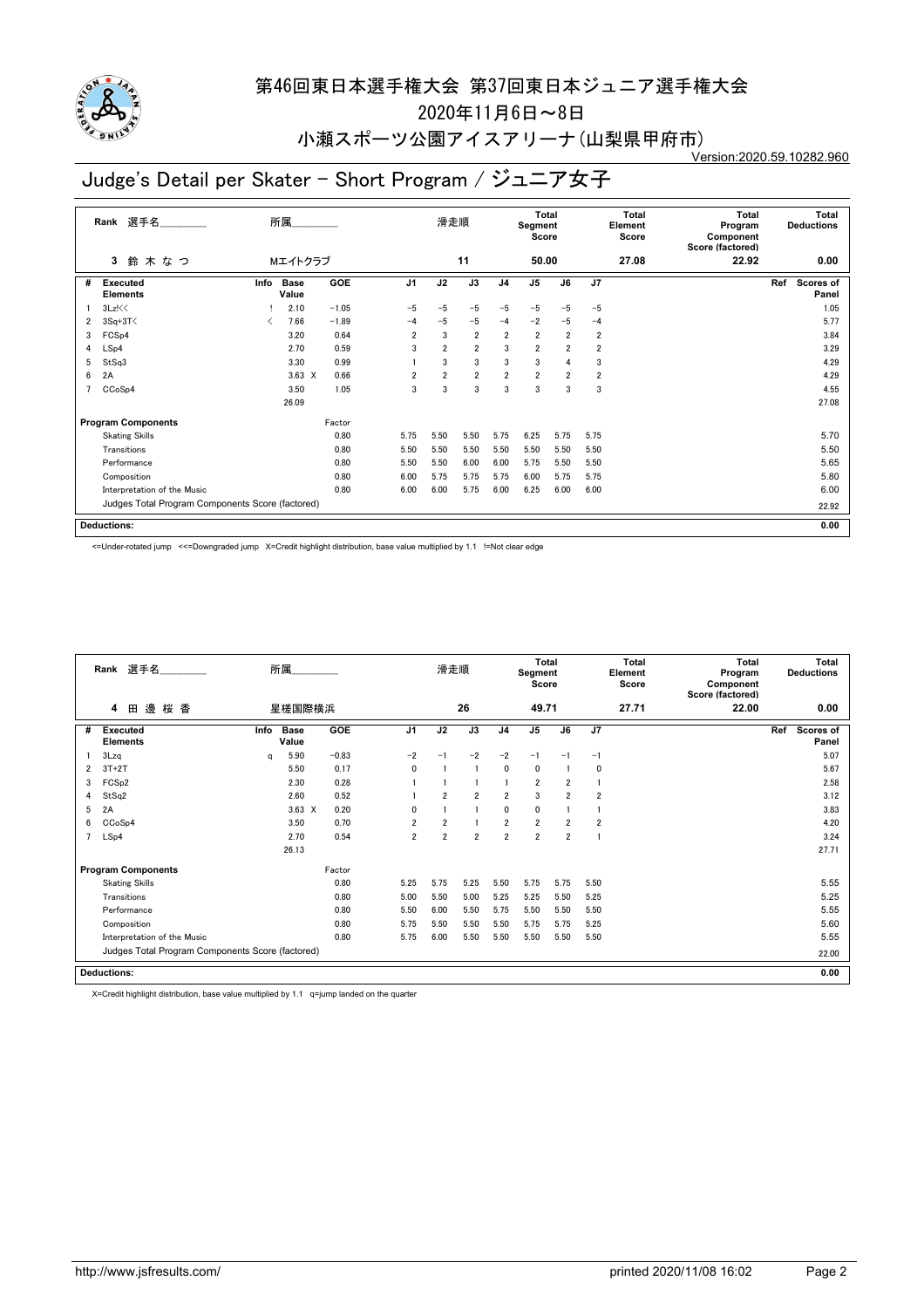

2020年11月6日~8日

#### 小瀬スポーツ公園アイスアリーナ(山梨県甲府市) Version:2020.59.10282.960

# Judge's Detail per Skater - Short Program / ジュニア女子

|                | 選手名<br>Rank                                      |      | 所属                   |            |                | 滑走順            |                |                | Total<br>Segment<br>Score |                |                | Total<br>Element<br>Score | Total<br>Program<br>Component<br>Score (factored) |     | Total<br><b>Deductions</b> |
|----------------|--------------------------------------------------|------|----------------------|------------|----------------|----------------|----------------|----------------|---------------------------|----------------|----------------|---------------------------|---------------------------------------------------|-----|----------------------------|
|                | 奥 野 友莉菜<br>5                                     |      | 明治神宮外苑FSC            |            |                |                | 12             |                | 48.92                     |                |                | 26.40                     | 22.52                                             |     | 0.00                       |
| #              | Executed<br><b>Elements</b>                      | Info | <b>Base</b><br>Value | <b>GOE</b> | J <sub>1</sub> | J2             | J3             | J <sub>4</sub> | J <sub>5</sub>            | J6             | J <sub>7</sub> |                           |                                                   | Ref | Scores of<br>Panel         |
|                | 3Lz!q                                            |      | 5.90                 | $-2.12$    | $-4$           | $-5$           | $-5$           | $-3$           | $-2$                      | $-2$           | $-4$           |                           |                                                   |     | 3.78                       |
| $\overline{2}$ | $3S+2T$                                          |      | 5.60                 | 0.34       |                |                | $\overline{1}$ | $\overline{2}$ | $\overline{1}$            | 0              | 0              |                           |                                                   |     | 5.94                       |
| 3              | StSq2                                            |      | 2.60                 | 0.68       | 3              | 3              | $\overline{2}$ | 3              | $\overline{2}$            | 3              | 2              |                           |                                                   |     | 3.28                       |
| 4              | FCS <sub>p2</sub>                                |      | 2.30                 | 0.32       |                | $\overline{2}$ | $\overline{2}$ |                |                           | 3              |                |                           |                                                   |     | 2.62                       |
| 5              | 2A                                               |      | $3.63 \times$        | 0.92       | 3              | 3              | 3              | 3              | $\overline{2}$            | $\overline{2}$ | 3              |                           |                                                   |     | 4.55                       |
| 6              | CCoSp4V                                          |      | 2.63                 | 0.53       | $\overline{2}$ | $\overline{2}$ | $\overline{2}$ | 3              | $\overline{\mathbf{2}}$   | $\overline{2}$ | $\overline{2}$ |                           |                                                   |     | 3.16                       |
| $\overline{7}$ | LSp3                                             |      | 2.40                 | 0.67       | 3              | 3              | 3              | 3              | 3                         | $\overline{2}$ |                |                           |                                                   |     | 3.07                       |
|                |                                                  |      | 25.06                |            |                |                |                |                |                           |                |                |                           |                                                   |     | 26.40                      |
|                | <b>Program Components</b>                        |      |                      | Factor     |                |                |                |                |                           |                |                |                           |                                                   |     |                            |
|                | <b>Skating Skills</b>                            |      |                      | 0.80       | 6.25           | 5.75           | 5.50           | 5.75           | 5.50                      | 5.75           | 5.25           |                           |                                                   |     | 5.65                       |
|                | Transitions                                      |      |                      | 0.80       | 6.00           | 5.50           | 5.25           | 5.25           | 5.25                      | 5.75           | 4.75           |                           |                                                   |     | 5.40                       |
|                | Performance                                      |      |                      | 0.80       | 6.25           | 5.75           | 5.75           | 5.75           | 5.75                      | 6.00           | 5.00           |                           |                                                   |     | 5.80                       |
|                | Composition                                      |      |                      | 0.80       | 6.50           | 5.75           | 5.75           | 5.50           | 5.50                      | 5.50           | 5.25           |                           |                                                   |     | 5.60                       |
|                | Interpretation of the Music                      |      |                      | 0.80       | 6.50           | 5.50           | 5.50           | 5.50           | 6.00                      | 6.00           | 5.00           |                           |                                                   |     | 5.70                       |
|                | Judges Total Program Components Score (factored) |      |                      |            |                |                |                |                |                           |                |                |                           |                                                   |     | 22.52                      |
|                | <b>Deductions:</b>                               |      |                      |            |                |                |                |                |                           |                |                |                           |                                                   |     | 0.00                       |

X=Credit highlight distribution, base value multiplied by 1.1 !=Not clear edge

|   | 選手名<br>Rank                                      |      | 所属                   |         |                | 滑走順            |                |                | <b>Total</b><br>Segment<br>Score |                |                | <b>Total</b><br>Element<br>Score | <b>Total</b><br>Program<br>Component<br>Score (factored) | <b>Total</b><br><b>Deductions</b> |
|---|--------------------------------------------------|------|----------------------|---------|----------------|----------------|----------------|----------------|----------------------------------|----------------|----------------|----------------------------------|----------------------------------------------------------|-----------------------------------|
|   | 6<br>瀬川穂乃                                        |      | 仙台FSC                |         |                |                | 19             |                | 46.63                            |                |                | 27.87                            | 18.76                                                    | 0.00                              |
| # | Executed<br><b>Elements</b>                      | Info | <b>Base</b><br>Value | GOE     | J <sub>1</sub> | J2             | J3             | J <sub>4</sub> | J <sub>5</sub>                   | J6             | J7             |                                  |                                                          | Ref<br>Scores of<br>Panel         |
|   | $3T+3Tq$                                         | q    | 8.40                 | $-0.92$ | $-4$           | $-2$           | $-2$           | $-3$           | $-2$                             | $-2$           | $-2$           |                                  |                                                          | 7.48                              |
| 2 | 3Lzq                                             | q    | 5.90                 | $-2.60$ | $-5$           | $-5$           | $-3$           | $-5$           | $-4$                             | $-4$           | $-4$           |                                  |                                                          | 3.30                              |
| 3 | LSp4                                             |      | 2.70                 | 0.49    | $\overline{2}$ | $\overline{2}$ | $\overline{2}$ |                |                                  | $\overline{2}$ | $\overline{2}$ |                                  |                                                          | 3.19                              |
| 4 | 2A                                               |      | $3.63 \times$        | 0.40    | $\overline{2}$ |                |                |                |                                  |                | $\overline{2}$ |                                  |                                                          | 4.03                              |
| 5 | FCSp3                                            |      | 2.80                 | 0.17    |                | $\mathbf{0}$   |                | $\mathbf{0}$   |                                  | 0              |                |                                  |                                                          | 2.97                              |
| 6 | StSq2                                            |      | 2.60                 | 0.31    |                | $\mathbf{0}$   |                |                |                                  | $\overline{2}$ | $\overline{2}$ |                                  |                                                          | 2.91                              |
|   | CCoSp4                                           |      | 3.50                 | 0.49    | $\overline{2}$ |                |                |                |                                  | $\overline{2}$ | $\overline{2}$ |                                  |                                                          | 3.99                              |
|   |                                                  |      | 29.53                |         |                |                |                |                |                                  |                |                |                                  |                                                          | 27.87                             |
|   | <b>Program Components</b>                        |      |                      | Factor  |                |                |                |                |                                  |                |                |                                  |                                                          |                                   |
|   | <b>Skating Skills</b>                            |      |                      | 0.80    | 5.50           | 4.50           | 4.75           | 4.75           | 4.75                             | 5.25           | 4.50           |                                  |                                                          | 4.80                              |
|   | Transitions                                      |      |                      | 0.80    | 5.25           | 4.25           | 4.50           | 4.50           | 4.25                             | 5.00           | 4.50           |                                  |                                                          | 4.55                              |
|   | Performance                                      |      |                      | 0.80    | 5.00           | 4.25           | 4.75           | 4.50           | 4.50                             | 5.00           | 4.75           |                                  |                                                          | 4.70                              |
|   | Composition                                      |      |                      | 0.80    | 5.25           | 4.25           | 4.50           | 5.00           | 4.25                             | 4.75           | 4.75           |                                  |                                                          | 4.65                              |
|   | Interpretation of the Music                      |      |                      | 0.80    | 5.25           | 4.00           | 4.50           | 4.50           | 4.50                             | 5.25           | 5.00           |                                  |                                                          | 4.75                              |
|   | Judges Total Program Components Score (factored) |      |                      |         |                |                |                |                |                                  |                |                |                                  |                                                          | 18.76                             |
|   | <b>Deductions:</b>                               |      |                      |         |                |                |                |                |                                  |                |                |                                  |                                                          | 0.00                              |

X=Credit highlight distribution, base value multiplied by 1.1 q=jump landed on the quarter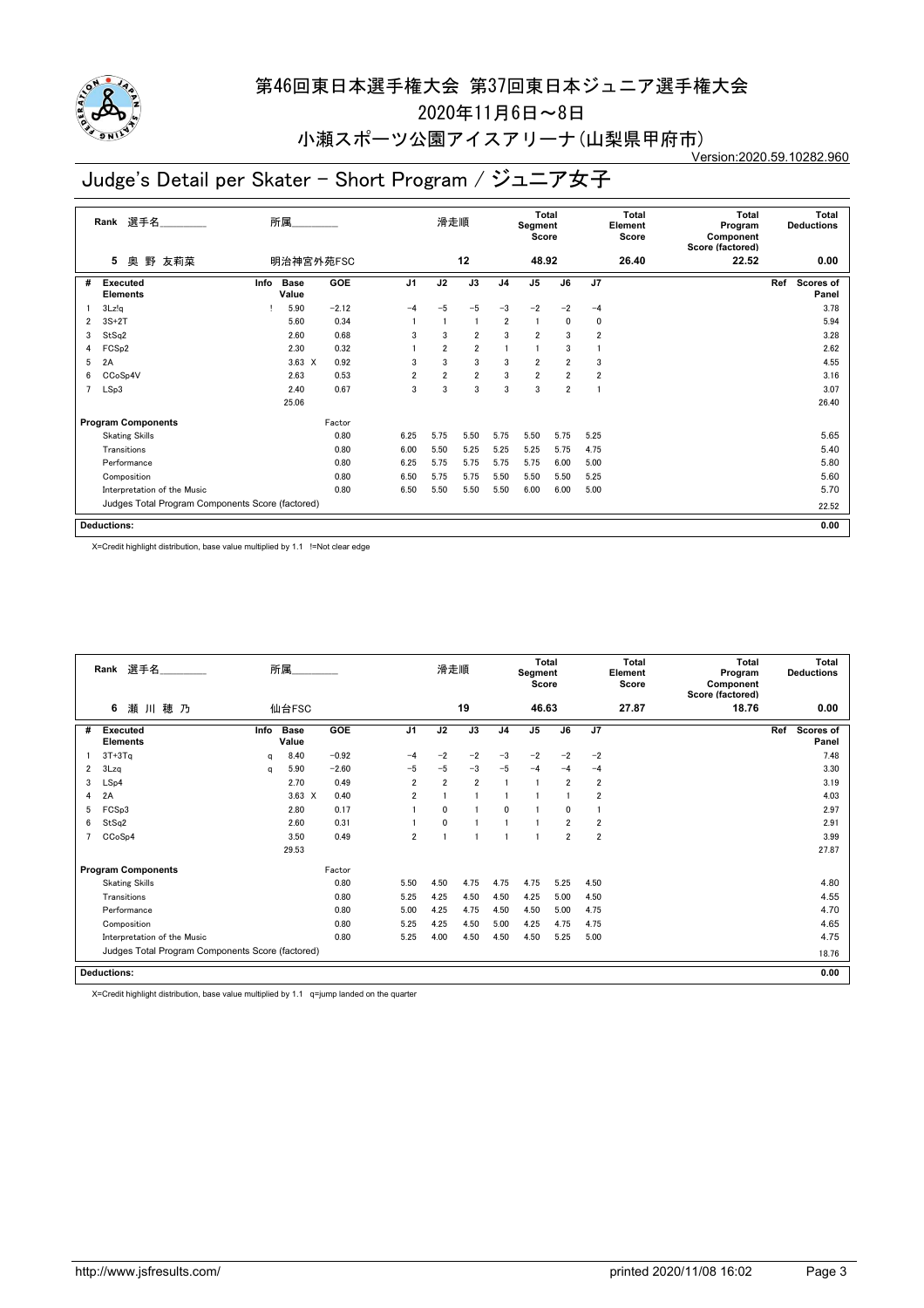

2020年11月6日~8日

小瀬スポーツ公園アイスアリーナ(山梨県甲府市) Version:2020.59.10282.960

# Judge's Detail per Skater - Short Program / ジュニア女子

|                | 選手名<br>Rank                                      |      | 所属            |            |                | 滑走順            |                |                | <b>Total</b><br>Segment<br>Score |                         |                         | Total<br>Element<br>Score | Total<br>Program<br>Component<br>Score (factored) | <b>Total</b><br><b>Deductions</b> |
|----------------|--------------------------------------------------|------|---------------|------------|----------------|----------------|----------------|----------------|----------------------------------|-------------------------|-------------------------|---------------------------|---------------------------------------------------|-----------------------------------|
|                | 元榮愛子<br>$\overline{7}$                           |      |               | 目黒日本大学高等学校 |                |                | 22             |                | 46.08                            |                         |                         | 24.48                     | 21.60                                             | 0.00                              |
| #              | <b>Executed</b><br><b>Elements</b>               | Info | Base<br>Value | GOE        | J <sub>1</sub> | J2             | J3             | J <sub>4</sub> | J <sub>5</sub>                   | J6                      | J <sub>7</sub>          |                           |                                                   | Ref<br>Scores of<br>Panel         |
|                | $2S+3T<$                                         |      | 4.66          | $-0.67$    | $-2$           | $-2$           | $-2$           | $-2$           | $-2$                             | $-2$                    | $-3$                    |                           |                                                   | 3.99                              |
| $\overline{2}$ | 2Lz!                                             |      | 2.10          | $-0.17$    | $\mathbf{0}$   | 0              | $-1$           | $-1$           | $-1$                             | $-1$                    | $-2$                    |                           |                                                   | 1.93                              |
| 3              | 2A                                               |      | 3.30          | 0.40       |                |                |                | $\overline{2}$ | -1                               | $\overline{2}$          | 0                       |                           |                                                   | 3.70                              |
| 4              | CCoSp3                                           |      | 3.00          | 0.60       | $\overline{2}$ | $\overline{2}$ | $\overline{2}$ | $\overline{2}$ | $\overline{2}$                   | $\overline{2}$          |                         |                           |                                                   | 3.60                              |
| 5              | StSq3                                            |      | 3.30          | 0.66       | $\overline{2}$ | $\overline{2}$ | $\overline{2}$ | 3              | $\overline{2}$                   | $\overline{2}$          | $\overline{2}$          |                           |                                                   | 3.96                              |
| 6              | FCS <sub>p4</sub>                                |      | 3.20          | 0.64       | $\overline{2}$ | $\overline{2}$ | $\overline{2}$ | 3              | $\overline{\mathbf{2}}$          | $\overline{\mathbf{2}}$ | $\overline{2}$          |                           |                                                   | 3.84                              |
| $\overline{7}$ | LSp4                                             |      | 2.70          | 0.76       | 3              | 3              | 3              | 3              | $\overline{2}$                   | 3                       | $\overline{\mathbf{2}}$ |                           |                                                   | 3.46                              |
|                |                                                  |      | 22.26         |            |                |                |                |                |                                  |                         |                         |                           |                                                   | 24.48                             |
|                | <b>Program Components</b>                        |      |               | Factor     |                |                |                |                |                                  |                         |                         |                           |                                                   |                                   |
|                | <b>Skating Skills</b>                            |      |               | 0.80       | 6.00           | 5.25           | 5.50           | 5.50           | 5.25                             | 6.00                    | 5.25                    |                           |                                                   | 5.50                              |
|                | Transitions                                      |      |               | 0.80       | 6.00           | 5.00           | 5.25           | 5.25           | 5.00                             | 5.50                    | 5.00                    |                           |                                                   | 5.20                              |
|                | Performance                                      |      |               | 0.80       | 6.00           | 5.50           | 5.25           | 5.50           | 5.00                             | 5.50                    | 5.25                    |                           |                                                   | 5.40                              |
|                | Composition                                      |      |               | 0.80       | 6.25           | 5.25           | 5.25           | 5.50           | 5.25                             | 6.00                    | 5.00                    |                           |                                                   | 5.45                              |
|                | Interpretation of the Music                      |      |               | 0.80       | 6.25           | 5.00           | 5.25           | 5.75           | 5.00                             | 5.75                    | 5.50                    |                           |                                                   | 5.45                              |
|                | Judges Total Program Components Score (factored) |      |               |            |                |                |                |                |                                  |                         |                         |                           |                                                   | 21.60                             |
|                | <b>Deductions:</b>                               |      |               |            |                |                |                |                |                                  |                         |                         |                           |                                                   | 0.00                              |

<=Under-rotated jump !=Not clear edge

|                | Rank 選手名                                         | 所属                           |         |                | 滑走順            |                |                | <b>Total</b><br>Segment<br>Score |                |                | <b>Total</b><br>Element<br>Score | <b>Total</b><br>Program<br>Component<br>Score (factored) | <b>Total</b><br><b>Deductions</b> |
|----------------|--------------------------------------------------|------------------------------|---------|----------------|----------------|----------------|----------------|----------------------------------|----------------|----------------|----------------------------------|----------------------------------------------------------|-----------------------------------|
|                | 8<br>生方<br>凜<br>日                                | 明治神宮外苑FSC                    |         |                |                | 10             |                | 43.97                            |                |                | 23.49                            | 20.48                                                    | 0.00                              |
| #              | <b>Executed</b><br><b>Elements</b>               | <b>Base</b><br>Info<br>Value | GOE     | J <sub>1</sub> | J2             | J3             | J <sub>4</sub> | J <sub>5</sub>                   | J6             | J7             |                                  |                                                          | Ref<br><b>Scores of</b><br>Panel  |
|                | $3S+2T$                                          | 5.60                         | 0.43    |                |                |                |                |                                  |                |                |                                  |                                                          | 6.03                              |
| $\overline{2}$ | 2Lz                                              | 2.10                         | 0.21    | $\overline{2}$ |                |                |                |                                  |                |                |                                  |                                                          | 2.31                              |
| 3              | CCoSp3                                           | 3.00                         | 0.60    | $\overline{2}$ | $\overline{2}$ | $\overline{2}$ | $\overline{2}$ | $\overline{2}$                   | $\overline{2}$ | $\overline{2}$ |                                  |                                                          | 3.60                              |
| 4              | 2A                                               | $3.63 \times$                | $-0.26$ | 0              | $-1$           | $\mathbf{0}$   | $-1$           | $-1$                             | $-1$           | $-1$           |                                  |                                                          | 3.37                              |
| 5              | FCS <sub>p2</sub>                                | 2.30                         | 0.14    | $\mathbf{0}$   | $\mathbf{0}$   |                |                |                                  |                | 0              |                                  |                                                          | 2.44                              |
| 6              | StSq2                                            | 2.60                         | 0.26    |                |                |                |                |                                  | $\overline{2}$ |                |                                  |                                                          | 2.86                              |
|                | LSp3                                             | 2.40                         | 0.48    | 3              | $\overline{2}$ | $\overline{2}$ | $\overline{2}$ | $\overline{2}$                   |                | $\overline{2}$ |                                  |                                                          | 2.88                              |
|                |                                                  | 21.63                        |         |                |                |                |                |                                  |                |                |                                  |                                                          | 23.49                             |
|                | <b>Program Components</b>                        |                              | Factor  |                |                |                |                |                                  |                |                |                                  |                                                          |                                   |
|                | <b>Skating Skills</b>                            |                              | 0.80    | 5.50           | 5.25           | 5.25           | 5.25           | 5.50                             | 5.25           | 5.25           |                                  |                                                          | 5.30                              |
|                | Transitions                                      |                              | 0.80    | 4.75           | 5.00           | 5.00           | 4.75           | 5.00                             | 5.00           | 4.50           |                                  |                                                          | 4.90                              |
|                | Performance                                      |                              | 0.80    | 5.50           | 5.00           | 5.25           | 5.25           | 5.25                             | 5.00           | 5.00           |                                  |                                                          | 5.15                              |
|                | Composition                                      |                              | 0.80    | 5.75           | 5.25           | 5.25           | 5.00           | 5.00                             | 4.75           | 5.00           |                                  |                                                          | 5.10                              |
|                | Interpretation of the Music                      |                              | 0.80    | 5.50           | 5.00           | 5.25           | 5.00           | 5.25                             | 5.00           | 5.25           |                                  |                                                          | 5.15                              |
|                | Judges Total Program Components Score (factored) |                              |         |                |                |                |                |                                  |                |                |                                  |                                                          | 20.48                             |
|                | <b>Deductions:</b>                               |                              |         |                |                |                |                |                                  |                |                |                                  |                                                          | 0.00                              |

X=Credit highlight distribution, base value multiplied by 1.1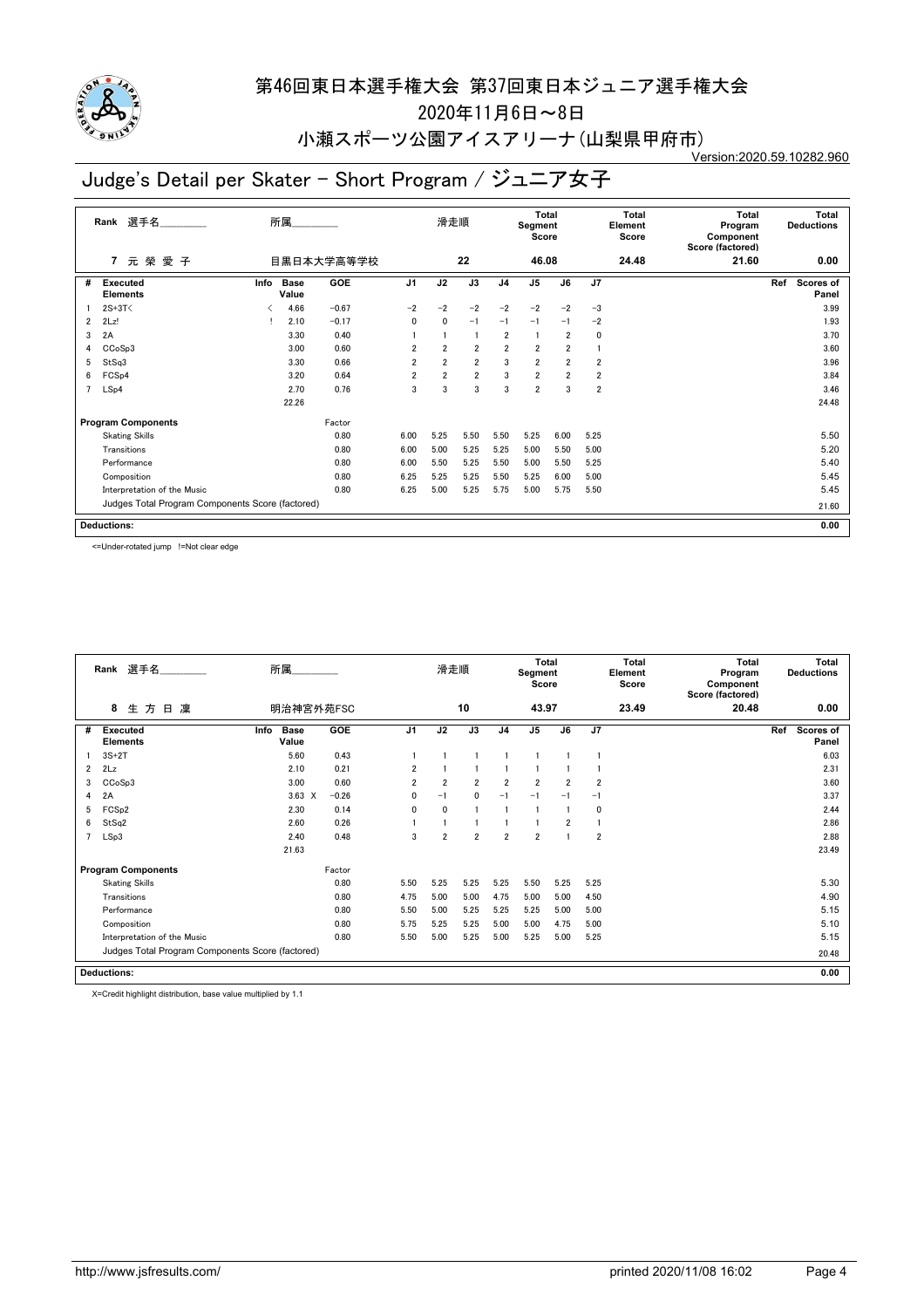

2020年11月6日~8日

#### 小瀬スポーツ公園アイスアリーナ(山梨県甲府市) Version:2020.59.10282.960

# Judge's Detail per Skater - Short Program / ジュニア女子

|                | Rank 選手名                                         | 所属                           |            |                | 滑走順            |                |                | Total<br>Segment<br>Score |                |                | Total<br>Element<br>Score | Total<br>Program<br>Component<br>Score (factored) | Total<br><b>Deductions</b> |  |
|----------------|--------------------------------------------------|------------------------------|------------|----------------|----------------|----------------|----------------|---------------------------|----------------|----------------|---------------------------|---------------------------------------------------|----------------------------|--|
|                | 三 枝 知香子<br>9                                     | アクアリンクちばSC                   |            |                |                | 25             |                | 43.85                     |                |                | 24.17                     | 19.68                                             | 0.00                       |  |
| #              | Executed<br><b>Elements</b>                      | Info<br><b>Base</b><br>Value | <b>GOE</b> | J <sub>1</sub> | J2             | J3             | J <sub>4</sub> | J <sub>5</sub>            | J6             | $\overline{J}$ |                           |                                                   | Ref<br>Scores of<br>Panel  |  |
|                | $3T+2T$                                          | 5.50                         | 0.42       |                |                |                | 0              |                           |                |                |                           |                                                   | 5.92                       |  |
| $\overline{2}$ | 2Lz                                              | 2.10                         | 0.17       | $\Omega$       |                |                |                |                           | 0              |                |                           |                                                   | 2.27                       |  |
| 3              | FCS <sub>p4</sub>                                | 3.20                         | 0.45       |                |                |                | $\overline{2}$ |                           | $\overline{2}$ | 2              |                           |                                                   | 3.65                       |  |
| 4              | CCoSp2V                                          | 1.88                         | 0.34       |                | $\overline{2}$ | $\overline{2}$ | $\overline{2}$ |                           | 2              | 2              |                           |                                                   | 2.22                       |  |
| 5              | 2A                                               | $3.63 \times$                | 0.33       | 0              |                |                |                | $\overline{2}$            |                |                |                           |                                                   | 3.96                       |  |
| 6              | StSq2                                            | 2.60                         | 0.42       | 0              |                | $\overline{2}$ | $\overline{2}$ | $\overline{2}$            | $\overline{2}$ |                |                           |                                                   | 3.02                       |  |
| $\overline{7}$ | LSp4                                             | 2.70                         | 0.43       | $\mathbf 0$    |                | $\overline{2}$ | $\overline{2}$ | 1                         | $\overline{2}$ | $\overline{2}$ |                           |                                                   | 3.13                       |  |
|                |                                                  | 21.61                        |            |                |                |                |                |                           |                |                |                           |                                                   | 24.17                      |  |
|                | <b>Program Components</b>                        |                              | Factor     |                |                |                |                |                           |                |                |                           |                                                   |                            |  |
|                | <b>Skating Skills</b>                            |                              | 0.80       | 4.75           | 4.50           | 5.25           | 5.25           | 5.00                      | 5.25           | 5.25           |                           |                                                   | 5.10                       |  |
|                | Transitions                                      |                              | 0.80       | 4.25           | 4.25           | 5.00           | 5.00           | 4.75                      | 5.00           | 4.25           |                           |                                                   | 4.65                       |  |
|                | Performance                                      |                              | 0.80       | 4.50           | 4.75           | 5.00           | 5.00           | 5.00                      | 5.00           | 4.75           |                           |                                                   | 4.90                       |  |
|                | Composition                                      |                              | 0.80       | 4.50           | 4.50           | 5.00           | 5.00           | 4.75                      | 5.25           | 5.00           |                           |                                                   | 4.85                       |  |
|                | Interpretation of the Music                      |                              | 0.80       | 5.00           | 4.50           | 5.00           | 5.25           | 5.25                      | 5.25           | 5.00           |                           |                                                   | 5.10                       |  |
|                | Judges Total Program Components Score (factored) |                              |            |                |                |                |                |                           |                |                |                           |                                                   | 19.68                      |  |
|                | <b>Deductions:</b>                               |                              |            |                |                |                |                |                           |                |                |                           |                                                   | 0.00                       |  |

X=Credit highlight distribution, base value multiplied by 1.1

|                | Rank 選手名                                         |      | 所属                   |            |                | 滑走順            |                |                | <b>Total</b><br>Segment<br>Score |                |                         | Total<br>Element<br>Score | <b>Total</b><br>Program<br>Component<br>Score (factored) | Total<br><b>Deductions</b> |
|----------------|--------------------------------------------------|------|----------------------|------------|----------------|----------------|----------------|----------------|----------------------------------|----------------|-------------------------|---------------------------|----------------------------------------------------------|----------------------------|
|                | 10<br>吉<br>野<br>香<br>汐                           |      | 神奈川FSC               |            |                |                | 5              |                | 43.47                            |                |                         | 23.55                     | 19.92                                                    | 0.00                       |
| #              | <b>Executed</b><br><b>Elements</b>               | Info | <b>Base</b><br>Value | <b>GOE</b> | J <sub>1</sub> | J2             | J3             | J <sub>4</sub> | J <sub>5</sub>                   | J6             | J7                      |                           |                                                          | Ref<br>Scores of<br>Panel  |
|                | $3S+2T$                                          |      | 5.60                 | 0.77       | $\overline{2}$ | $\overline{2}$ | $\overline{2}$ |                |                                  | $\overline{2}$ | $\overline{\mathbf{2}}$ |                           |                                                          | 6.37                       |
| $\overline{2}$ | 2Lze                                             | e    | 1.68                 | $-0.37$    | $-2$           | $-2$           | $-2$           | $-2$           | $-3$                             | $-2$           | $-3$                    |                           |                                                          | 1.31                       |
| 3              | CC <sub>o</sub> S <sub>p4</sub>                  |      | 3.50                 | 0.42       | 0              | $\overline{2}$ |                | $\overline{2}$ |                                  | $\overline{2}$ | 0                       |                           |                                                          | 3.92                       |
| 4              | 2A                                               |      | $3.63 \times$        | 0.00       | 0              | 0              | 0              | 0              |                                  | $-2$           | 0                       |                           |                                                          | 3.63                       |
| 5              | FCS <sub>p2</sub>                                |      | 2.30                 | 0.14       |                | $\mathbf{0}$   | 1              | $\mathbf{0}$   |                                  | $\Omega$       |                         |                           |                                                          | 2.44                       |
| 6              | StSq2                                            |      | 2.60                 | 0.26       | $-1$           | $\overline{2}$ | $\overline{2}$ |                |                                  | $\Omega$       |                         |                           |                                                          | 2.86                       |
|                | LSp4                                             |      | 2.70                 | 0.32       |                |                | $\overline{2}$ | $\overline{2}$ |                                  | $\mathbf 0$    |                         |                           |                                                          | 3.02                       |
|                |                                                  |      | 22.01                |            |                |                |                |                |                                  |                |                         |                           |                                                          | 23.55                      |
|                | <b>Program Components</b>                        |      |                      | Factor     |                |                |                |                |                                  |                |                         |                           |                                                          |                            |
|                | <b>Skating Skills</b>                            |      |                      | 0.80       | 4.75           | 5.25           | 5.00           | 5.25           | 5.25                             | 5.25           | 4.75                    |                           |                                                          | 5.10                       |
|                | Transitions                                      |      |                      | 0.80       | 4.25           | 4.75           | 4.75           | 4.75           | 5.00                             | 4.50           | 4.25                    |                           |                                                          | 4.60                       |
|                | Performance                                      |      |                      | 0.80       | 5.25           | 5.50           | 5.00           | 5.00           | 5.50                             | 5.00           | 4.50                    |                           |                                                          | 5.15                       |
|                | Composition                                      |      |                      | 0.80       | 5.00           | 5.25           | 5.00           | 5.00           | 5.25                             | 4.50           | 4.75                    |                           |                                                          | 5.00                       |
|                | Interpretation of the Music                      |      |                      | 0.80       | 5.25           | 5.50           | 5.00           | 5.00           | 5.25                             | 4.75           | 4.50                    |                           |                                                          | 5.05                       |
|                | Judges Total Program Components Score (factored) |      |                      |            |                |                |                |                |                                  |                |                         |                           |                                                          | 19.92                      |
|                | <b>Deductions:</b>                               |      |                      |            |                |                |                |                |                                  |                |                         |                           |                                                          | 0.00                       |

X=Credit highlight distribution, base value multiplied by 1.1 e=Wrong edge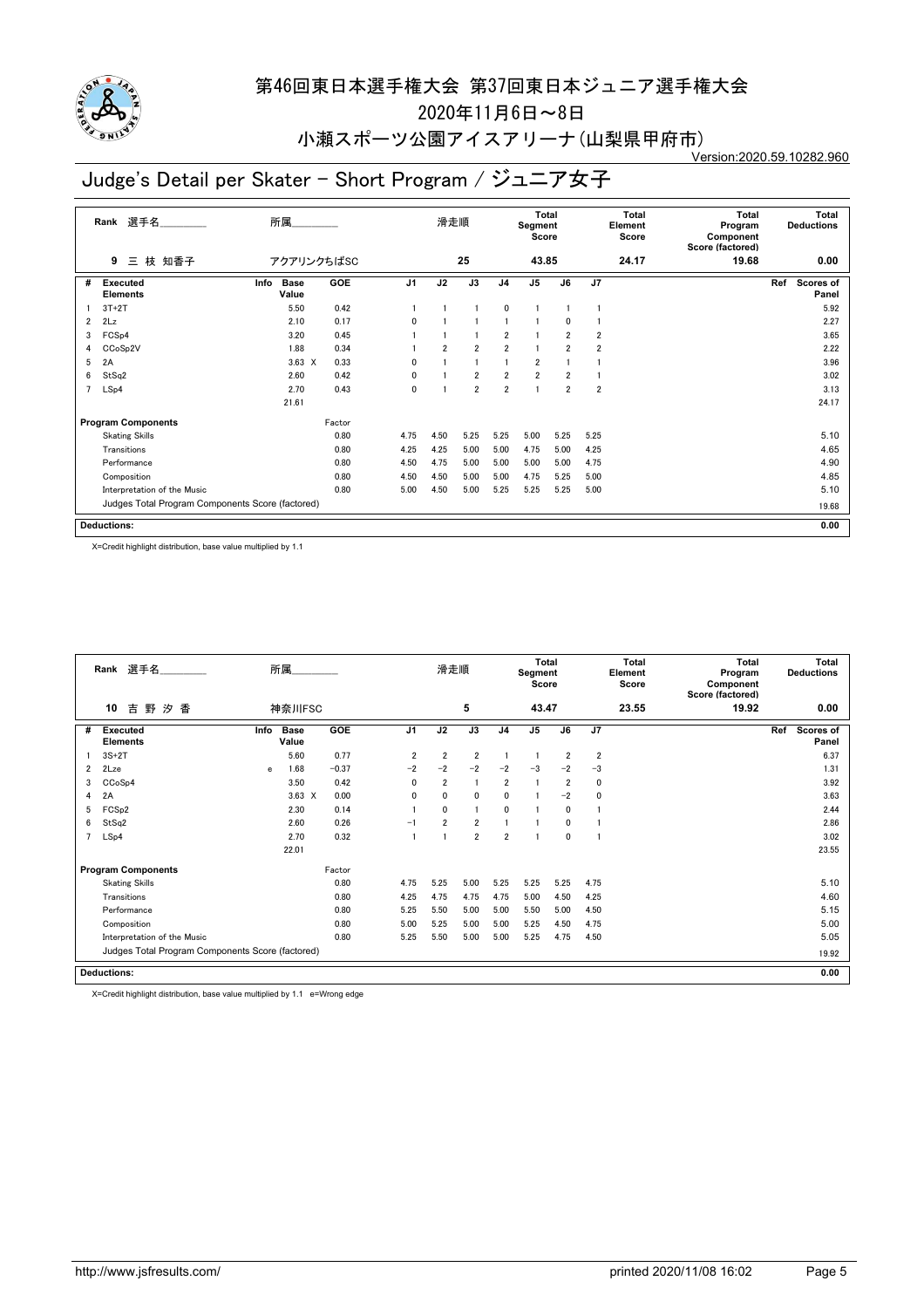

2020年11月6日~8日

#### 小瀬スポーツ公園アイスアリーナ(山梨県甲府市) Version:2020.59.10282.960

# Judge's Detail per Skater - Short Program / ジュニア女子

|                | 選手名<br>Rank                                      |      | 所属                   |         |                | 滑走順            |                |                | Total<br>Segment<br>Score |                |                         | Total<br>Element<br>Score | Total<br>Program<br>Component<br>Score (factored) | <b>Total</b><br><b>Deductions</b> |
|----------------|--------------------------------------------------|------|----------------------|---------|----------------|----------------|----------------|----------------|---------------------------|----------------|-------------------------|---------------------------|---------------------------------------------------|-----------------------------------|
|                | 穂積乃愛<br>11                                       |      | 明治神宮外苑FSC            |         |                |                | 20             |                | 43.47                     |                |                         | 21.59                     | 21.88                                             | 0.00                              |
| #              | Executed<br><b>Elements</b>                      | Info | <b>Base</b><br>Value | GOE     | J <sub>1</sub> | J2             | J3             | J <sub>4</sub> | J <sub>5</sub>            | J6             | J7                      |                           |                                                   | Ref<br><b>Scores of</b><br>Panel  |
|                | 2Lz!                                             |      | 2.10                 | $-0.17$ | 0              | 0              | $-1$           | $-1$           | $-1$                      | -1             | $-1$                    |                           |                                                   | 1.93                              |
| $\overline{2}$ | $3Lo \leq 2T$                                    | <<   | 3.00                 | $-0.51$ | $-3$           | $-3$           | $-3$           | $-3$           | $-3$                      | $-3$           | $-4$                    |                           |                                                   | 2.49                              |
| 3              | StSq2                                            |      | 2.60                 | 0.47    |                |                | $\overline{1}$ | 3              | 3                         | $\overline{2}$ | $\overline{2}$          |                           |                                                   | 3.07                              |
| 4              | FCSp3                                            |      | 2.80                 | 0.67    | $\overline{2}$ | $\overline{2}$ | $\overline{2}$ | 3              | 3                         | 0              | 3                       |                           |                                                   | 3.47                              |
| 5              | 2A                                               |      | $3.63 \times$        | 0.66    |                | $\overline{2}$ | $\overline{2}$ | 3              | $\overline{2}$            | $\overline{2}$ | $\overline{\mathbf{2}}$ |                           |                                                   | 4.29                              |
| 6              | SSp3                                             |      | 2.10                 | 0.46    | $\overline{2}$ | $\overline{2}$ | $\overline{2}$ | 4              | $\overline{2}$            | $\overline{2}$ | 3                       |                           |                                                   | 2.56                              |
|                | CCoSp3                                           |      | 3.00                 | 0.78    | $\overline{2}$ | 3              | 3              | 3              | 3                         | $\overline{2}$ | $\overline{2}$          |                           |                                                   | 3.78                              |
|                |                                                  |      | 19.23                |         |                |                |                |                |                           |                |                         |                           |                                                   | 21.59                             |
|                | <b>Program Components</b>                        |      |                      | Factor  |                |                |                |                |                           |                |                         |                           |                                                   |                                   |
|                | <b>Skating Skills</b>                            |      |                      | 0.80    | 5.00           | 5.25           | 5.50           | 5.50           | 5.75                      | 5.50           | 5.25                    |                           |                                                   | 5.40                              |
|                | Transitions                                      |      |                      | 0.80    | 4.75           | 5.00           | 5.25           | 5.25           | 5.50                      | 5.25           | 5.00                    |                           |                                                   | 5.15                              |
|                | Performance                                      |      |                      | 0.80    | 5.75           | 5.25           | 5.75           | 5.75           | 5.75                      | 5.25           | 5.50                    |                           |                                                   | 5.60                              |
|                | Composition                                      |      |                      | 0.80    | 5.50           | 5.50           | 5.75           | 5.50           | 5.50                      | 5.00           | 5.25                    |                           |                                                   | 5.45                              |
|                | Interpretation of the Music                      |      |                      | 0.80    | 5.75           | 5.75           | 5.75           | 5.75           | 5.75                      | 5.25           | 5.75                    |                           |                                                   | 5.75                              |
|                | Judges Total Program Components Score (factored) |      |                      |         |                |                |                |                |                           |                |                         |                           |                                                   | 21.88                             |
|                | <b>Deductions:</b>                               |      |                      |         |                |                |                |                |                           |                |                         |                           |                                                   | 0.00                              |

<<=Downgraded jump X=Credit highlight distribution, base value multiplied by 1.1 !=Not clear edge

|   | Rank 選手名                                         |      | 所属                   |             |                | 滑走順            |                |                | <b>Total</b><br>Segment<br>Score |                |      | Total<br>Element<br>Score | Total<br>Program<br>Component<br>Score (factored) | <b>Total</b><br><b>Deductions</b> |
|---|--------------------------------------------------|------|----------------------|-------------|----------------|----------------|----------------|----------------|----------------------------------|----------------|------|---------------------------|---------------------------------------------------|-----------------------------------|
|   | 12<br>真 綾<br>石<br>田                              |      |                      | 埼玉アイスアリーナFC |                |                | 8              |                | 43.17                            |                |      | 24.65                     | 18.52                                             | 0.00                              |
| # | <b>Executed</b><br><b>Elements</b>               | Info | <b>Base</b><br>Value | <b>GOE</b>  | J <sub>1</sub> | J2             | J3             | J <sub>4</sub> | J <sub>5</sub>                   | J6             | J7   |                           |                                                   | Ref<br>Scores of<br>Panel         |
|   | $3T+2T$                                          |      | 5.50                 | 0.42        |                |                |                |                |                                  | $\overline{2}$ | -1   |                           |                                                   | 5.92                              |
| 2 | 2Lz!                                             |      | 2.10                 | $-0.25$     | $-1$           | $-2$           | $-1$           | $-1$           | $-1$                             | $-1$           | $-2$ |                           |                                                   | 1.85                              |
| 3 | FCSp3                                            |      | 2.80                 | 0.45        | $\overline{2}$ |                |                | $\overline{2}$ | $\overline{2}$                   | $\overline{2}$ |      |                           |                                                   | 3.25                              |
| 4 | 2A                                               |      | $3.63 \times$        | 0.53        | 2              | $\overline{2}$ |                | $\overline{2}$ |                                  | $\overline{2}$ |      |                           |                                                   | 4.16                              |
| 5 | LSp3                                             |      | 2.40                 | 0.29        | 2              |                |                |                |                                  | $\overline{2}$ | $-1$ |                           |                                                   | 2.69                              |
| 6 | StSq2                                            |      | 2.60                 | 0.05        | 0              | $\mathbf{0}$   | 0              | $\mathbf 0$    |                                  |                | 0    |                           |                                                   | 2.65                              |
|   | CCoSp4                                           |      | 3.50                 | 0.63        |                | $\overline{2}$ | $\overline{2}$ | $\overline{2}$ | $\overline{2}$                   | $\overline{2}$ |      |                           |                                                   | 4.13                              |
|   |                                                  |      | 22.53                |             |                |                |                |                |                                  |                |      |                           |                                                   | 24.65                             |
|   | <b>Program Components</b>                        |      |                      | Factor      |                |                |                |                |                                  |                |      |                           |                                                   |                                   |
|   | <b>Skating Skills</b>                            |      |                      | 0.80        | 5.50           | 4.75           | 4.75           | 5.00           | 4.75                             | 5.25           | 4.50 |                           |                                                   | 4.90                              |
|   | Transitions                                      |      |                      | 0.80        | 5.25           | 4.25           | 4.50           | 4.75           | 4.50                             | 4.75           | 4.00 |                           |                                                   | 4.55                              |
|   | Performance                                      |      |                      | 0.80        | 4.50           | 4.50           | 4.75           | 4.75           | 4.75                             | 5.00           | 4.25 |                           |                                                   | 4.65                              |
|   | Composition                                      |      |                      | 0.80        | 4.25           | 4.50           | 4.75           | 4.75           | 4.75                             | 4.75           | 4.50 |                           |                                                   | 4.65                              |
|   | Interpretation of the Music                      |      |                      | 0.80        | 4.00           | 4.25           | 4.75           | 4.50           | 4.50                             | 5.00           | 4.00 |                           |                                                   | 4.40                              |
|   | Judges Total Program Components Score (factored) |      |                      |             |                |                |                |                |                                  |                |      |                           |                                                   | 18.52                             |
|   | <b>Deductions:</b>                               |      |                      |             |                |                |                |                |                                  |                |      |                           |                                                   | 0.00                              |

X=Credit highlight distribution, base value multiplied by 1.1 !=Not clear edge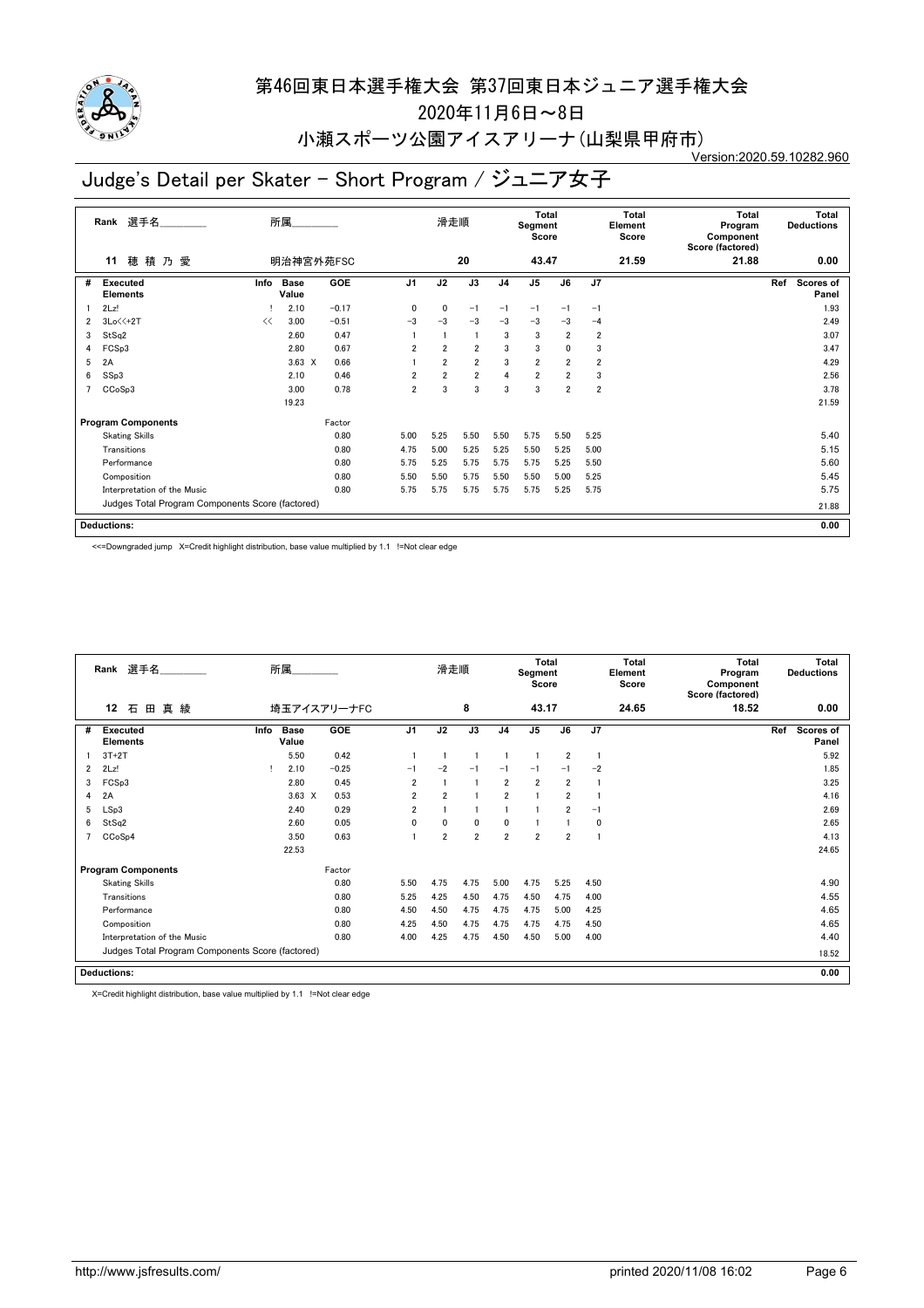

2020年11月6日~8日

### 小瀬スポーツ公園アイスアリーナ(山梨県甲府市)

Version:2020.59.10282.960

# Judge's Detail per Skater - Short Program / ジュニア女子

|                | 選手名<br>Rank                                      |      | 所属                   |         |                | 滑走順          |                 |                | <b>Total</b><br>Segment<br>Score |                |                | <b>Total</b><br>Element<br>Score | <b>Total</b><br>Program<br>Component<br>Score (factored) |     | Total<br><b>Deductions</b> |
|----------------|--------------------------------------------------|------|----------------------|---------|----------------|--------------|-----------------|----------------|----------------------------------|----------------|----------------|----------------------------------|----------------------------------------------------------|-----|----------------------------|
|                | 涼<br>中<br>13<br>Л                                |      | 仙台FSC                |         |                |              | 15              |                | 42.20                            |                |                | 24.08                            | 18.12                                                    |     | 0.00                       |
| #              | Executed<br><b>Elements</b>                      | Info | <b>Base</b><br>Value | GOE     | J <sub>1</sub> | J2           | $\overline{J3}$ | J <sub>4</sub> | J <sub>5</sub>                   | J6             | J7             |                                  |                                                          | Ref | Scores of<br>Panel         |
|                | $3S+2T$                                          |      | 5.60                 | 0.00    | $\mathbf{0}$   | 0            | $\mathbf 0$     | 0              | 1                                | 0              | 0              |                                  |                                                          |     | 5.60                       |
| $\overline{2}$ | $3Lz$ !                                          |      | 4.72                 | $-1.80$ | $-4$           | $-4$         | $-4$            | $-5$           | $-3$                             | $-3$           | $-4$           |                                  |                                                          |     | 2.92                       |
| 3              | CCoSp4                                           |      | 3.50                 | 0.00    |                | $\mathbf{0}$ |                 | $-1$           | 0                                | $-1$           | 0              |                                  |                                                          |     | 3.50                       |
| 4              | StSq2                                            |      | 2.60                 | 0.16    |                | $\mathbf{0}$ |                 |                | 0                                | 0              |                |                                  |                                                          |     | 2.76                       |
| 5              | FCS <sub>p2</sub>                                |      | 2.30                 | 0.05    | $\mathbf{0}$   | $\mathbf{0}$ |                 | $\mathbf{0}$   | $\mathbf{0}$                     | $-2$           |                |                                  |                                                          |     | 2.35                       |
| 6              | 2A                                               |      | $3.63 \times$        | 0.13    |                |              | 0               | 0              | 1                                | 0              | 0              |                                  |                                                          |     | 3.76                       |
| 7              | LSp4                                             |      | 2.70                 | 0.49    | $\overline{2}$ |              |                 | $\overline{2}$ | $\overline{2}$                   | $\overline{2}$ | $\overline{2}$ |                                  |                                                          |     | 3.19                       |
|                |                                                  |      | 25.05                |         |                |              |                 |                |                                  |                |                |                                  |                                                          |     | 24.08                      |
|                | <b>Program Components</b>                        |      |                      | Factor  |                |              |                 |                |                                  |                |                |                                  |                                                          |     |                            |
|                | <b>Skating Skills</b>                            |      |                      | 0.80    | 5.25           | 4.50         | 4.75            | 4.75           | 4.75                             | 4.50           | 4.50           |                                  |                                                          |     | 4.65                       |
|                | Transitions                                      |      |                      | 0.80    | 5.00           | 4.00         | 4.50            | 4.50           | 4.25                             | 4.25           | 4.25           |                                  |                                                          |     | 4.35                       |
|                | Performance                                      |      |                      | 0.80    | 5.75           | 4.50         | 4.75            | 4.50           | 4.50                             | 4.50           | 4.50           |                                  |                                                          |     | 4.55                       |
|                | Composition                                      |      |                      | 0.80    | 5.50           | 4.25         | 4.50            | 4.50           | 4.50                             | 4.25           | 4.75           |                                  |                                                          |     | 4.50                       |
|                | Interpretation of the Music                      |      |                      | 0.80    | 5.50           | 4.00         | 4.50            | 4.75           | 4.50                             | 4.50           | 4.75           |                                  |                                                          |     | 4.60                       |
|                | Judges Total Program Components Score (factored) |      |                      |         |                |              |                 |                |                                  |                |                |                                  |                                                          |     | 18.12                      |
|                | <b>Deductions:</b>                               |      |                      |         |                |              |                 |                |                                  |                |                |                                  |                                                          |     | 0.00                       |

<=Under-rotated jump X=Credit highlight distribution, base value multiplied by 1.1 !=Not clear edge

|   | Rank 選手名                                         |      | 所属                   |            |                | 滑走順            |                |                | <b>Total</b><br>Segment<br>Score |                |             | Total<br>Element<br>Score | <b>Total</b><br>Program<br>Component<br>Score (factored) | <b>Total</b><br><b>Deductions</b> |
|---|--------------------------------------------------|------|----------------------|------------|----------------|----------------|----------------|----------------|----------------------------------|----------------|-------------|---------------------------|----------------------------------------------------------|-----------------------------------|
|   | 横谷杏林<br>14                                       |      |                      | 城西大城西スケート部 |                |                | 13             |                | 41.95                            |                |             | 22.67                     | 19.28                                                    | 0.00                              |
| # | <b>Executed</b><br><b>Elements</b>               | Info | <b>Base</b><br>Value | <b>GOE</b> | J <sub>1</sub> | J2             | J3             | J <sub>4</sub> | J <sub>5</sub>                   | J6             | J7          |                           |                                                          | Ref<br><b>Scores of</b><br>Panel  |
|   | $3Sq+2T$                                         | q    | 5.60                 | $-0.86$    | $-2$           | $-2$           | $-1$           | $-2$           | $-2$                             | $-2$           | $-2$        |                           |                                                          | 4.74                              |
| 2 | 2Lz!                                             |      | 2.10                 | $-0.21$    | $-1$           | $-1$           | $-2$           | $-1$           | $-1$                             | $-1$           | $-1$        |                           |                                                          | 1.89                              |
| 3 | FCSp3                                            |      | 2.80                 | 0.28       |                |                |                | $\overline{2}$ |                                  |                |             |                           |                                                          | 3.08                              |
| 4 | StSq2                                            |      | 2.60                 | 0.21       |                | $\mathbf{0}$   | $\overline{2}$ |                |                                  |                | $\mathbf 0$ |                           |                                                          | 2.81                              |
| 5 | 2A                                               |      | $3.63 \times$        | $-0.46$    | $-1$           | $-2$           | 0              | $-1$           | $-1$                             | $-2$           | $-2$        |                           |                                                          | 3.17                              |
| 6 | LSp4                                             |      | 2.70                 | 0.43       | $\overline{2}$ | $\overline{2}$ | $\overline{2}$ |                |                                  | $\overline{2}$ | -1          |                           |                                                          | 3.13                              |
|   | CCoSp4                                           |      | 3.50                 | 0.35       | 0              |                |                |                |                                  | $\overline{2}$ |             |                           |                                                          | 3.85                              |
|   |                                                  |      | 22.93                |            |                |                |                |                |                                  |                |             |                           |                                                          | 22.67                             |
|   | <b>Program Components</b>                        |      |                      | Factor     |                |                |                |                |                                  |                |             |                           |                                                          |                                   |
|   | <b>Skating Skills</b>                            |      |                      | 0.80       | 4.75           | 4.75           | 5.00           | 4.75           | 4.75                             | 5.25           | 4.75        |                           |                                                          | 4.80                              |
|   | Transitions                                      |      |                      | 0.80       | 4.50           | 4.25           | 4.75           | 4.50           | 4.50                             | 4.75           | 4.50        |                           |                                                          | 4.55                              |
|   | Performance                                      |      |                      | 0.80       | 5.75           | 5.00           | 5.00           | 4.75           | 5.00                             | 5.00           | 4.75        |                           |                                                          | 4.95                              |
|   | Composition                                      |      |                      | 0.80       | 5.25           | 5.00           | 4.75           | 4.75           | 4.50                             | 5.00           | 4.50        |                           |                                                          | 4.80                              |
|   | Interpretation of the Music                      |      |                      | 0.80       | 5.75           | 5.25           | 4.75           | 5.00           | 4.75                             | 5.25           | 4.75        |                           |                                                          | 5.00                              |
|   | Judges Total Program Components Score (factored) |      |                      |            |                |                |                |                |                                  |                |             |                           |                                                          | 19.28                             |
|   | <b>Deductions:</b>                               |      |                      |            |                |                |                |                |                                  |                |             |                           |                                                          | 0.00                              |

X=Credit highlight distribution, base value multiplied by 1.1 !=Not clear edge q=jump landed on the quarter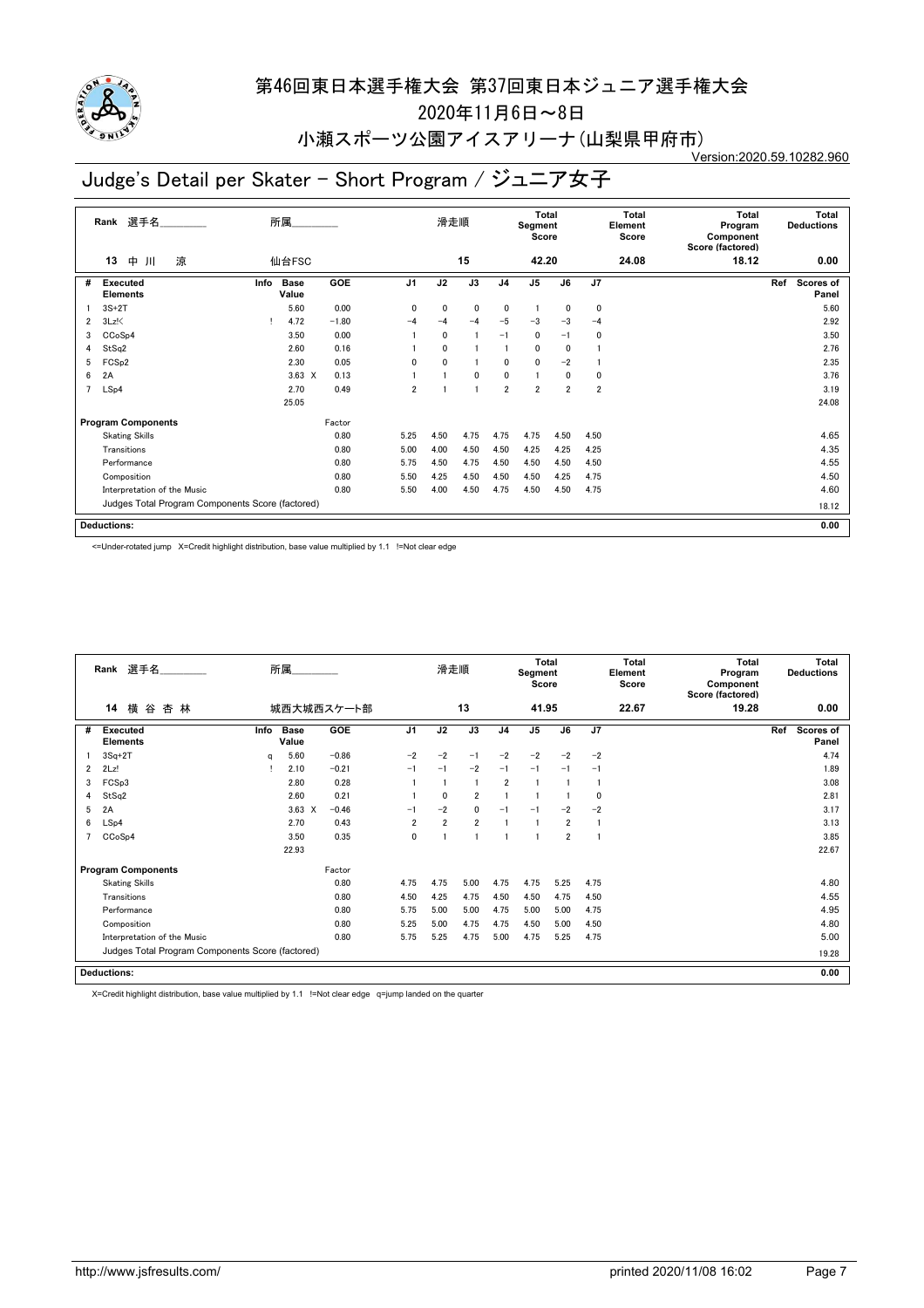

2020年11月6日~8日

#### 小瀬スポーツ公園アイスアリーナ(山梨県甲府市) Version:2020.59.10282.960

# Judge's Detail per Skater - Short Program / ジュニア女子

|                | 選手名<br>Rank                                      |              | 所属                   |            |                | 滑走順            |                |                | <b>Total</b><br>Segment<br>Score |              |                | <b>Total</b><br>Element<br>Score | <b>Total</b><br>Program<br>Component<br>Score (factored) | <b>Deductions</b> | Total                     |
|----------------|--------------------------------------------------|--------------|----------------------|------------|----------------|----------------|----------------|----------------|----------------------------------|--------------|----------------|----------------------------------|----------------------------------------------------------|-------------------|---------------------------|
|                | 聖<br>前 埜乃華<br>15                                 |              | 八戸FSC                |            |                |                | 6              |                | 41.24                            |              |                | 23.60                            | 17.64                                                    |                   | 0.00                      |
| #              | Executed<br><b>Elements</b>                      | Info         | <b>Base</b><br>Value | <b>GOE</b> | J <sub>1</sub> | J2             | J3             | J <sub>4</sub> | J <sub>5</sub>                   | J6           | J7             |                                  |                                                          | Ref               | <b>Scores of</b><br>Panel |
|                | $3T+2T$                                          |              | 5.50                 | 0.34       |                |                |                | 0              | 1                                | 0            |                |                                  |                                                          |                   | 5.84                      |
| $\overline{2}$ | FCS <sub>p3</sub>                                |              | 2.80                 | 0.28       |                |                |                | 1              | 0                                |              |                |                                  |                                                          |                   | 3.08                      |
| 3              | 2A                                               |              | 3.30                 | 0.40       |                | $\overline{2}$ |                | 2              |                                  |              |                |                                  |                                                          |                   | 3.70                      |
| 4              | 2Lze                                             | $\mathbf{e}$ | 1.85 X               | $-0.40$    | $-2$           | $-2$           | $-3$           | $-2$           | $-3$                             | $-2$         | $-3$           |                                  |                                                          |                   | 1.45                      |
| 5              | CCoSp4                                           |              | 3.50                 | 0.14       | $\mathbf{0}$   | $\overline{2}$ | $\overline{1}$ | $\mathbf 0$    | $\mathbf{0}$                     | $\mathbf{0}$ |                |                                  |                                                          |                   | 3.64                      |
| 6              | StSq2                                            |              | 2.60                 | 0.21       | $-2$           | 0              |                |                |                                  |              | 2              |                                  |                                                          |                   | 2.81                      |
| $\overline{7}$ | LSp4                                             |              | 2.70                 | 0.38       | $\overline{2}$ |                |                | $\overline{2}$ |                                  |              | $\overline{2}$ |                                  |                                                          |                   | 3.08                      |
|                |                                                  |              | 22.25                |            |                |                |                |                |                                  |              |                |                                  |                                                          |                   | 23.60                     |
|                | <b>Program Components</b>                        |              |                      | Factor     |                |                |                |                |                                  |              |                |                                  |                                                          |                   |                           |
|                | <b>Skating Skills</b>                            |              |                      | 0.80       | 4.25           | 4.50           | 4.50           | 4.75           | 4.50                             | 4.50         | 4.50           |                                  |                                                          |                   | 4.50                      |
|                | Transitions                                      |              |                      | 0.80       | 3.75           | 4.00           | 4.25           | 4.25           | 4.25                             | 4.00         | 4.00           |                                  |                                                          |                   | 4.10                      |
|                | Performance                                      |              |                      | 0.80       | 4.00           | 4.50           | 4.50           | 4.50           | 4.50                             | 4.50         | 4.75           |                                  |                                                          |                   | 4.50                      |
|                | Composition                                      |              |                      | 0.80       | 4.00           | 4.50           | 4.50           | 4.50           | 4.50                             | 4.25         | 4.75           |                                  |                                                          |                   | 4.45                      |
|                | Interpretation of the Music                      |              |                      | 0.80       | 4.50           | 4.25           | 4.50           | 4.50           | 4.75                             | 4.25         | 4.75           |                                  |                                                          |                   | 4.50                      |
|                | Judges Total Program Components Score (factored) |              |                      |            |                |                |                |                |                                  |              |                |                                  |                                                          |                   | 17.64                     |
|                | <b>Deductions:</b>                               |              |                      |            |                |                |                |                |                                  |              |                |                                  |                                                          |                   | 0.00                      |

X=Credit highlight distribution, base value multiplied by 1.1 e=Wrong edge

|   | Rank 選手名                                         |        | 所属                   |            |                | 滑走順            |                |                | <b>Total</b><br>Segment<br>Score |                |      | Total<br>Element<br>Score | Total<br>Program<br>Component<br>Score (factored) | Total<br><b>Deductions</b> |
|---|--------------------------------------------------|--------|----------------------|------------|----------------|----------------|----------------|----------------|----------------------------------|----------------|------|---------------------------|---------------------------------------------------|----------------------------|
|   | 16<br>柚木心結                                       |        | 帯広FSC                |            |                |                | 21             |                | 39.73                            |                |      | 19.85                     | 19.88                                             | 0.00                       |
| # | <b>Executed</b><br><b>Elements</b>               | Info   | <b>Base</b><br>Value | <b>GOE</b> | J <sub>1</sub> | J2             | J3             | J <sub>4</sub> | J <sub>5</sub>                   | J6             | J7   |                           |                                                   | Ref<br>Scores of<br>Panel  |
|   | $3T+2T$                                          |        | 5.50                 | 0.76       |                | $\overline{2}$ | $\overline{2}$ | $\overline{2}$ | $\overline{2}$                   | $\overline{2}$ |      |                           |                                                   | 6.26                       |
| 2 | 2Lz                                              |        | 2.10                 | 0.17       | 0              |                |                | $\overline{2}$ |                                  |                | 0    |                           |                                                   | 2.27                       |
| 3 | FCS <sub>p2</sub>                                |        | 2.30                 | 0.05       | 0              | $\mathbf{0}$   |                | $\mathbf{0}$   | $\mathbf{0}$                     | $\overline{2}$ | $-1$ |                           |                                                   | 2.35                       |
| 4 | $1A*$                                            | $\ast$ | 0.00 X               | 0.00       |                |                |                |                |                                  |                |      |                           |                                                   | 0.00                       |
| 5 | CCoSp4                                           |        | 3.50                 | $-0.35$    | $-2$           | 0              | 0              | 0              | $-2$                             | $-2$           | $-1$ |                           |                                                   | 3.15                       |
| 6 | StSq2                                            |        | 2.60                 | 0.42       |                | $\mathbf{0}$   |                | $\overline{2}$ |                                  | 3              | 3    |                           |                                                   | 3.02                       |
| 7 | SSp4                                             |        | 2.50                 | 0.30       | 0              |                |                | 3              |                                  | $\overline{2}$ |      |                           |                                                   | 2.80                       |
|   |                                                  |        | 18.50                |            |                |                |                |                |                                  |                |      |                           |                                                   | 19.85                      |
|   | <b>Program Components</b>                        |        |                      | Factor     |                |                |                |                |                                  |                |      |                           |                                                   |                            |
|   | <b>Skating Skills</b>                            |        |                      | 0.80       | 5.00           | 4.75           | 4.75           | 5.00           | 4.75                             | 5.50           | 4.75 |                           |                                                   | 4.85                       |
|   | Transitions                                      |        |                      | 0.80       | 4.50           | 4.25           | 4.25           | 4.75           | 4.50                             | 5.50           | 4.50 |                           |                                                   | 4.50                       |
|   | Performance                                      |        |                      | 0.80       | 5.50           | 5.00           | 4.75           | 5.25           | 4.75                             | 5.75           | 4.75 |                           |                                                   | 5.05                       |
|   | Composition                                      |        |                      | 0.80       | 5.50           | 5.00           | 5.00           | 5.25           | 5.00                             | 5.50           | 5.00 |                           |                                                   | 5.15                       |
|   | Interpretation of the Music                      |        |                      | 0.80       | 5.50           | 5.25           | 5.00           | 5.50           | 4.75                             | 5.75           | 5.25 |                           |                                                   | 5.30                       |
|   | Judges Total Program Components Score (factored) |        |                      |            |                |                |                |                |                                  |                |      |                           |                                                   | 19.88                      |
|   | <b>Deductions:</b>                               |        |                      |            |                |                |                |                |                                  |                |      |                           |                                                   | 0.00                       |

\*=Invalid element X=Credit highlight distribution, base value multiplied by 1.1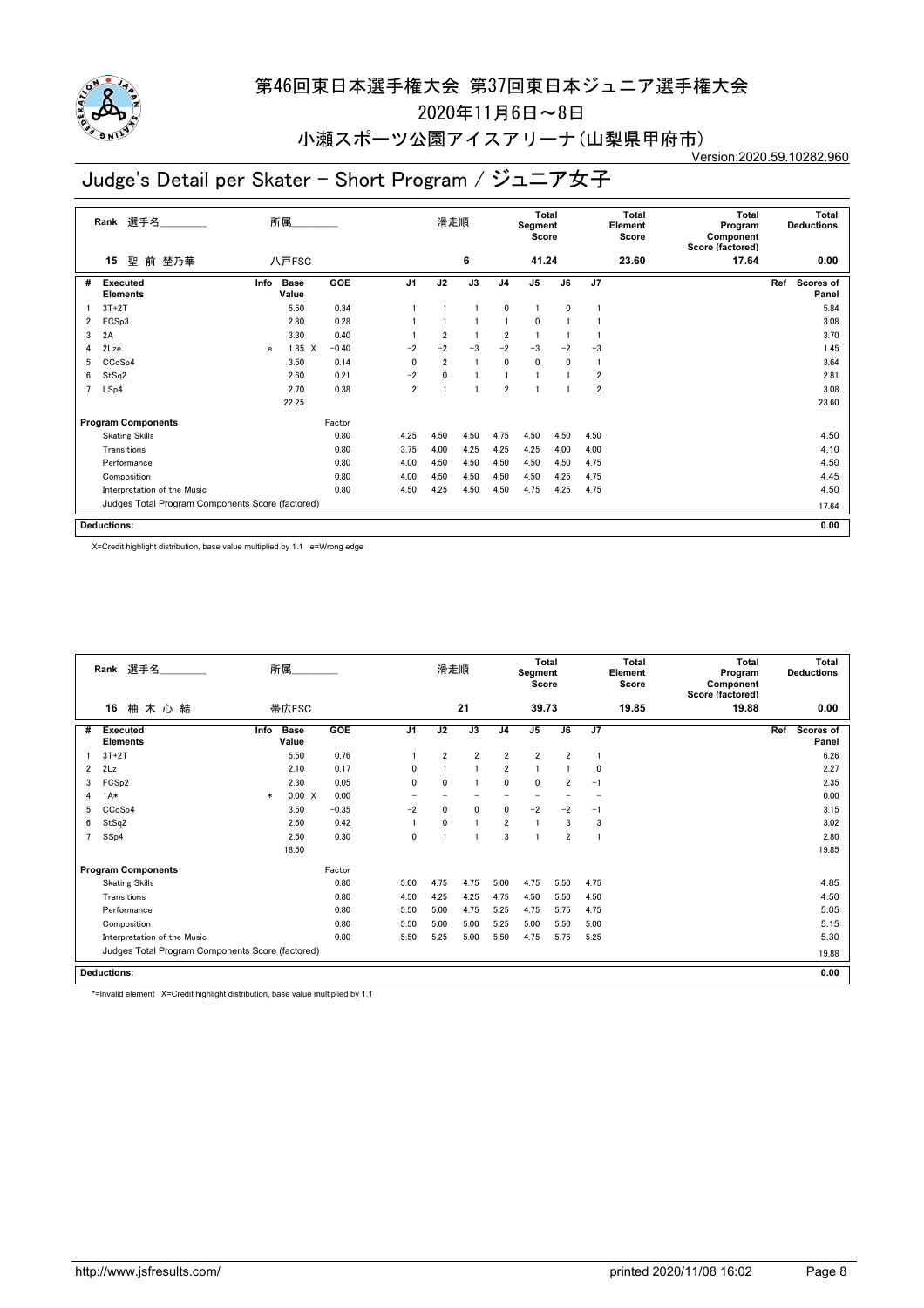

2020年11月6日~8日

#### 小瀬スポーツ公園アイスアリーナ(山梨県甲府市) Version:2020.59.10282.960

# Judge's Detail per Skater - Short Program / ジュニア女子

|   | 選手名<br>Rank                                      |      | 所属                   |         |                | 滑走順  |              |                | <b>Total</b><br>Segment<br>Score |              |                | <b>Total</b><br>Element<br>Score | <b>Total</b><br>Program<br>Component<br>Score (factored) |     | <b>Total</b><br><b>Deductions</b> |
|---|--------------------------------------------------|------|----------------------|---------|----------------|------|--------------|----------------|----------------------------------|--------------|----------------|----------------------------------|----------------------------------------------------------|-----|-----------------------------------|
|   | 髙橋<br>舞<br>17                                    |      | 横浜創英スケート部            |         |                |      | 16           |                | 39.59                            |              |                | 22.55                            | 18.04                                                    |     | 1.00                              |
| # | <b>Executed</b><br><b>Elements</b>               | Info | <b>Base</b><br>Value | GOE     | J <sub>1</sub> | J2   | J3           | J <sub>4</sub> | J <sub>5</sub>                   | J6           | J7             |                                  |                                                          | Ref | Scores of<br>Panel                |
|   | 3Lze<                                            | e    | 3.54                 | $-1.77$ | $-5$           | $-5$ | $-5$         | $-5$           | $-5$                             | $-5$         | $-5$           |                                  |                                                          |     | 1.77                              |
| 2 | $3T+2T$                                          |      | 5.50                 | 0.25    | $\mathbf{0}$   |      | $\mathbf{1}$ | $\mathbf{0}$   |                                  | $\mathbf{0}$ |                |                                  |                                                          |     | 5.75                              |
| 3 | CCoSp4                                           |      | 3.50                 | 0.28    | 0              | 0    |              |                |                                  |              |                |                                  |                                                          |     | 3.78                              |
| 4 | LSp3                                             |      | 2.40                 | 0.24    |                |      |              | $\overline{2}$ |                                  |              |                |                                  |                                                          |     | 2.64                              |
| 5 | StSq2                                            |      | 2.60                 | 0.16    | 0              | 0    |              |                |                                  | 0            |                |                                  |                                                          |     | 2.76                              |
| 6 | 2A                                               |      | $3.63 \times$        | 0.40    | $\mathbf{0}$   |      |              | 1              | $\overline{2}$                   |              | $\overline{2}$ |                                  |                                                          |     | 4.03                              |
| 7 | FCSp1                                            |      | 1.90                 | $-0.08$ | $\mathbf{0}$   | $-1$ | $\mathbf{0}$ | $-1$           |                                  | $-1$         | 0              |                                  |                                                          |     | 1.82                              |
|   |                                                  |      | 23.07                |         |                |      |              |                |                                  |              |                |                                  |                                                          |     | 22.55                             |
|   | <b>Program Components</b>                        |      |                      | Factor  |                |      |              |                |                                  |              |                |                                  |                                                          |     |                                   |
|   | <b>Skating Skills</b>                            |      |                      | 0.80    | 5.50           | 4.50 | 4.50         | 5.00           | 4.75                             | 4.50         | 4.75           |                                  |                                                          |     | 4.70                              |
|   | Transitions                                      |      |                      | 0.80    | 5.00           | 4.00 | 4.25         | 4.50           | 4.50                             | 4.00         | 4.50           |                                  |                                                          |     | 4.35                              |
|   | Performance                                      |      |                      | 0.80    | 5.00           | 4.50 | 4.50         | 4.50           | 4.75                             | 4.50         | 4.25           |                                  |                                                          |     | 4.55                              |
|   | Composition                                      |      |                      | 0.80    | 5.00           | 4.25 | 4.50         | 4.50           | 4.50                             | 4.25         | 4.25           |                                  |                                                          |     | 4.40                              |
|   | Interpretation of the Music                      |      |                      | 0.80    | 4.75           | 4.00 | 4.50         | 4.50           | 4.75                             | 4.50         | 4.50           |                                  |                                                          |     | 4.55                              |
|   | Judges Total Program Components Score (factored) |      |                      |         |                |      |              |                |                                  |              |                |                                  |                                                          |     | 18.04                             |
|   | <b>Deductions:</b>                               |      | 転倒: -1.00 (1)        |         |                |      |              |                |                                  |              |                |                                  |                                                          |     | $-1.00$                           |

<=Under-rotated jump X=Credit highlight distribution, base value multiplied by 1.1 e=Wrong edge

|   | Rank 選手名                                         | 所属   |                      |         |                | 滑走順  |      |                | <b>Total</b><br>Segment<br>Score |                |                | Total<br>Element<br>Score | Total<br>Program<br>Component<br>Score (factored) | Total<br><b>Deductions</b> |
|---|--------------------------------------------------|------|----------------------|---------|----------------|------|------|----------------|----------------------------------|----------------|----------------|---------------------------|---------------------------------------------------|----------------------------|
|   | 18<br>高砂真優                                       |      | 東京女子学院               |         |                |      | 24   |                | 39.30                            |                |                | 21.86                     | 17.44                                             | 0.00                       |
| # | Executed<br><b>Elements</b>                      | Info | <b>Base</b><br>Value | GOE     | J <sub>1</sub> | J2   | J3   | J <sub>4</sub> | J <sub>5</sub>                   | J6             | J7             |                           |                                                   | Ref<br>Scores of<br>Panel  |
|   | $3T+3T<$                                         |      | 7.56                 | $-1.01$ | $-2$           | $-2$ | $-2$ | $-3$           | $-2$                             | $-3$           | $-3$           |                           |                                                   | 6.55                       |
| 2 | 3Lz                                              |      | 4.72                 | $-2.27$ | $-5$           | $-5$ | $-3$ | $-5$           | $-5$                             | $-5$           | $-4$           |                           |                                                   | 2.45                       |
| 3 | FCSp3                                            |      | 2.80                 | 0.28    |                |      |      |                | $\mathbf{1}$                     |                | 0              |                           |                                                   | 3.08                       |
|   | CCoSp3V                                          |      | 2.25                 | $-0.23$ | $-1$           | $-1$ | $-1$ | $-1$           | $-1$                             | 0              | $-1$           |                           |                                                   | 2.02                       |
| 5 | StSq2                                            |      | 2.60                 | $-0.36$ | $-2$           | $-2$ | $-1$ | $-1$           | $-1$                             | $-2$           | $-1$           |                           |                                                   | 2.24                       |
| 6 | 2A                                               |      | 3.63<br>X            | $-1.19$ | $-4$           | $-4$ | $-3$ | $-3$           | $-3$                             | $-4$           | $-4$           |                           |                                                   | 2.44                       |
|   | LSp4                                             |      | 2.70                 | 0.38    | $\overline{2}$ |      | f.   |                | -1                               | $\overline{2}$ | $\overline{2}$ |                           |                                                   | 3.08                       |
|   |                                                  |      | 26.26                |         |                |      |      |                |                                  |                |                |                           |                                                   | 21.86                      |
|   | <b>Program Components</b>                        |      |                      | Factor  |                |      |      |                |                                  |                |                |                           |                                                   |                            |
|   | <b>Skating Skills</b>                            |      |                      | 0.80    | 4.00           | 4.75 | 4.75 | 4.75           | 4.50                             | 4.75           | 4.75           |                           |                                                   | 4.70                       |
|   | Transitions                                      |      |                      | 0.80    | 4.00           | 4.00 | 4.50 | 4.25           | 4.00                             | 4.25           | 4.00           |                           |                                                   | 4.10                       |
|   | Performance                                      |      |                      | 0.80    | 3.50           | 4.25 | 4.50 | 4.25           | 4.25                             | 4.25           | 4.50           |                           |                                                   | 4.30                       |
|   | Composition                                      |      |                      | 0.80    | 3.75           | 4.25 | 4.50 | 4.50           | 4.25                             | 4.25           | 4.50           |                           |                                                   | 4.35                       |
|   | Interpretation of the Music                      |      |                      | 0.80    | 3.25           | 4.25 | 4.50 | 4.50           | 4.50                             | 4.00           | 4.50           |                           |                                                   | 4.35                       |
|   | Judges Total Program Components Score (factored) |      |                      |         |                |      |      |                |                                  |                |                |                           |                                                   | 17.44                      |
|   | <b>Deductions:</b>                               |      |                      |         |                |      |      |                |                                  |                |                |                           |                                                   | 0.00                       |

<=Under-rotated jump X=Credit highlight distribution, base value multiplied by 1.1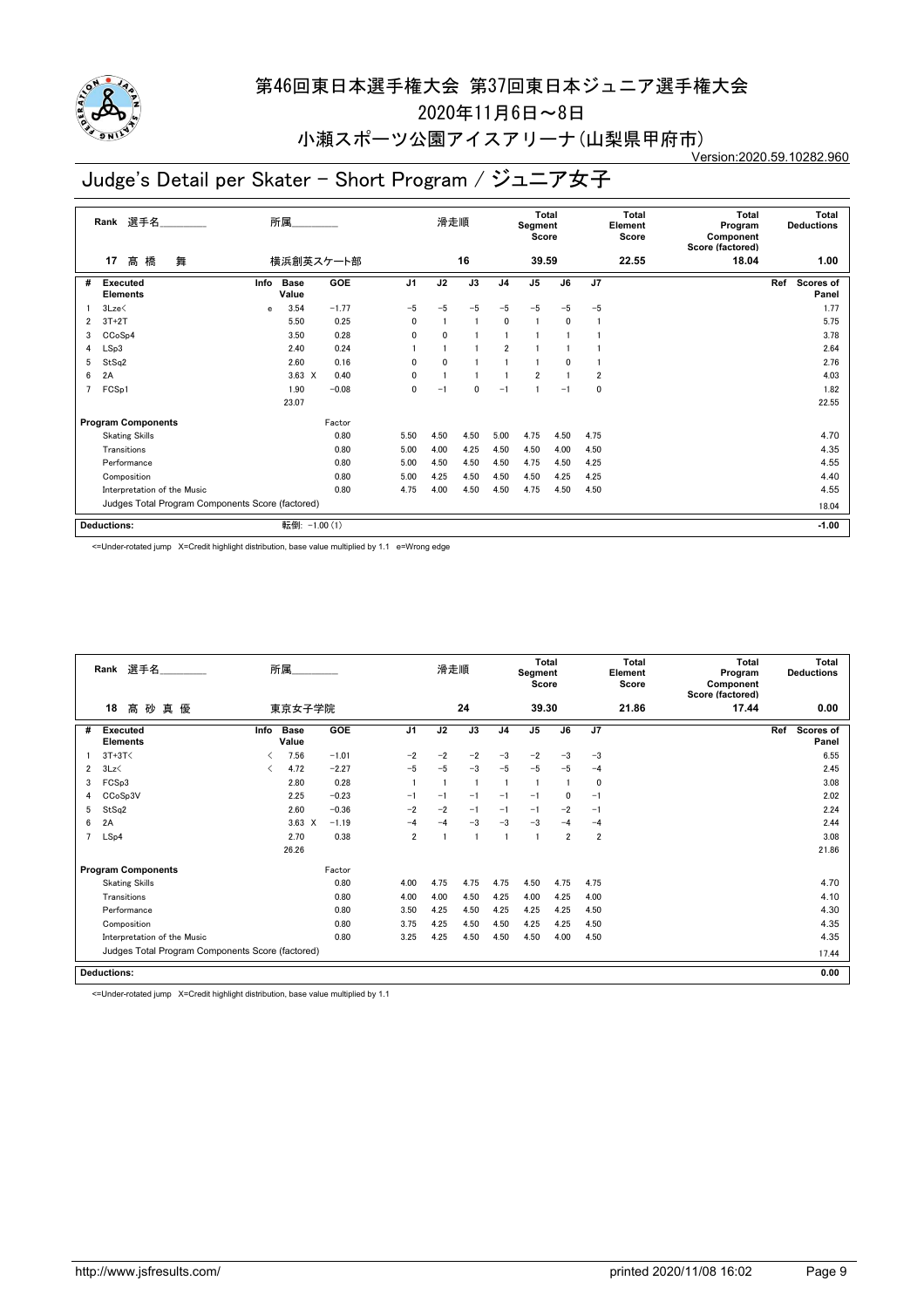

2020年11月6日~8日

小瀬スポーツ公園アイスアリーナ(山梨県甲府市)

Version:2020.59.10282.960

# Judge's Detail per Skater - Short Program / ジュニア女子

|                | 選手名<br>Rank                                      |        | 所属                   |         |                | 滑走順            |                 |                | <b>Total</b><br>Segment<br>Score |              |                         | <b>Total</b><br>Element<br>Score | <b>Total</b><br>Program<br>Component<br>Score (factored) | <b>Total</b><br><b>Deductions</b> |
|----------------|--------------------------------------------------|--------|----------------------|---------|----------------|----------------|-----------------|----------------|----------------------------------|--------------|-------------------------|----------------------------------|----------------------------------------------------------|-----------------------------------|
|                | 長<br>柚奈<br>岡<br>19                               |        | 藤女子                  |         |                |                | 9               |                | 38.96                            |              |                         | 18.60                            | 20.36                                                    | 0.00                              |
| #              | Executed<br><b>Elements</b>                      | Info   | <b>Base</b><br>Value | GOE     | J <sub>1</sub> | J2             | $\overline{J3}$ | J <sub>4</sub> | $\overline{J5}$                  | J6           | $\overline{J7}$         |                                  |                                                          | Ref<br><b>Scores of</b><br>Panel  |
|                | $3T+2T$                                          |        | 5.50                 | 0.67    |                | $\overline{2}$ | $\overline{2}$  | 2              | $\overline{2}$                   | 0            |                         |                                  |                                                          | 6.17                              |
| $\overline{2}$ | 2Lz!                                             |        | 2.10                 | $-0.21$ | $-1$           | $-1$           | $-1$            | 0              | $-1$                             | $-1$         | $-2$                    |                                  |                                                          | 1.89                              |
| 3              | FCS <sub>p2</sub>                                |        | 2.30                 | 0.23    |                |                | $\overline{1}$  | 1              |                                  | $\mathbf{0}$ |                         |                                  |                                                          | 2.53                              |
| 4              | LSp4                                             |        | 2.70                 | 0.32    | $\overline{2}$ | $\overline{2}$ |                 | 2              |                                  | 0            | 0                       |                                  |                                                          | 3.02                              |
| 5              | StSq2                                            |        | 2.60                 | 0.36    |                |                | $\overline{2}$  | $\overline{2}$ | 1                                | $\mathbf{0}$ | $\overline{\mathbf{2}}$ |                                  |                                                          | 2.96                              |
| 6              | $1A*$                                            | $\ast$ | 0.00 X               | 0.00    |                |                |                 |                |                                  |              |                         |                                  |                                                          | 0.00                              |
|                | CCoSp2V                                          |        | 1.88                 | 0.15    | $\overline{2}$ | $\overline{2}$ |                 | 0              | 0                                |              | 0                       |                                  |                                                          | 2.03                              |
|                |                                                  |        | 17.08                |         |                |                |                 |                |                                  |              |                         |                                  |                                                          | 18.60                             |
|                | <b>Program Components</b>                        |        |                      | Factor  |                |                |                 |                |                                  |              |                         |                                  |                                                          |                                   |
|                | <b>Skating Skills</b>                            |        |                      | 0.80    | 5.25           | 5.50           | 5.00            | 5.25           | 5.50                             | 5.25         | 5.00                    |                                  |                                                          | 5.25                              |
|                | Transitions                                      |        |                      | 0.80    | 5.00           | 5.00           | 4.75            | 5.00           | 4.75                             | 5.00         | 4.75                    |                                  |                                                          | 4.90                              |
|                | Performance                                      |        |                      | 0.80    | 5.25           | 5.25           | 5.25            | 5.00           | 5.00                             | 4.25         | 5.25                    |                                  |                                                          | 5.15                              |
|                | Composition                                      |        |                      | 0.80    | 5.25           | 5.25           | 5.00            | 5.25           | 5.00                             | 4.75         | 5.25                    |                                  |                                                          | 5.15                              |
|                | Interpretation of the Music                      |        |                      | 0.80    | 5.50           | 5.00           | 5.00            | 4.75           | 5.25                             | 4.75         | 5.00                    |                                  |                                                          | 5.00                              |
|                | Judges Total Program Components Score (factored) |        |                      |         |                |                |                 |                |                                  |              |                         |                                  |                                                          | 20.36                             |
|                | <b>Deductions:</b>                               |        |                      |         |                |                |                 |                |                                  |              |                         |                                  |                                                          | 0.00                              |

\*=Invalid element X=Credit highlight distribution, base value multiplied by 1.1 !=Not clear edge

|                | 選手名<br>Rank                                      |      | 所属                   |            |                | 滑走順                     |                |                | <b>Total</b><br>Segment<br>Score |      |              | <b>Total</b><br>Element<br>Score | <b>Total</b><br>Program<br>Component<br>Score (factored) | <b>Total</b><br><b>Deductions</b> |
|----------------|--------------------------------------------------|------|----------------------|------------|----------------|-------------------------|----------------|----------------|----------------------------------|------|--------------|----------------------------------|----------------------------------------------------------|-----------------------------------|
|                | 20<br>宮<br>藍里<br>本                               |      | 北海高等学校               |            |                |                         | 27             |                | 37.77                            |      |              | 20.45                            | 18.32                                                    | 1.00                              |
| #              | <b>Executed</b><br><b>Elements</b>               | Info | <b>Base</b><br>Value | <b>GOE</b> | J <sub>1</sub> | J2                      | J3             | J <sub>4</sub> | J <sub>5</sub>                   | J6   | J7           |                                  |                                                          | Ref<br><b>Scores of</b><br>Panel  |
|                | $3Tq+2T$                                         | q    | 5.50                 | $-0.84$    | $-2$           | $-2$                    | $-2$           | $-2$           | $-2$                             | $-2$ | $-2$         |                                  |                                                          | 4.66                              |
| $\overline{2}$ | 2A<                                              |      | 2.64                 | $-1.32$    | $-5$           | $-5$                    | $-5$           | $-5$           | $-5$                             | $-5$ | $-5$         |                                  |                                                          | 1.32                              |
| 3              | FCSp3                                            |      | 2.80                 | 0.28       | $\mathbf{0}$   | $\overline{\mathbf{1}}$ | $\overline{1}$ | $\overline{2}$ |                                  |      |              |                                  |                                                          | 3.08                              |
| 4              | LSp3                                             |      | 2.40                 | 0.24       |                |                         |                |                |                                  |      |              |                                  |                                                          | 2.64                              |
| 5              | 2Lz!                                             |      | $2.31 \t X$          | $-0.29$    | $-1$           | $-2$                    | $-2$           | $-1$           | $-1$                             | $-2$ | $\mathbf{0}$ |                                  |                                                          | 2.02                              |
| 6              | StSq2                                            |      | 2.60                 | 0.00       | $-1$           | 0                       | 0              | $\mathbf{0}$   | 0                                |      | 0            |                                  |                                                          | 2.60                              |
|                | CCoSp4                                           |      | 3.50                 | 0.63       | $\overline{2}$ | $\overline{2}$          | $\overline{2}$ | $\overline{2}$ | $\overline{2}$                   |      | -1           |                                  |                                                          | 4.13                              |
|                |                                                  |      | 21.75                |            |                |                         |                |                |                                  |      |              |                                  |                                                          | 20.45                             |
|                | <b>Program Components</b>                        |      |                      | Factor     |                |                         |                |                |                                  |      |              |                                  |                                                          |                                   |
|                | <b>Skating Skills</b>                            |      |                      | 0.80       | 4.50           | 4.25                    | 4.75           | 4.75           | 5.00                             | 5.25 | 4.75         |                                  |                                                          | 4.75                              |
|                | Transitions                                      |      |                      | 0.80       | 3.75           | 4.00                    | 4.50           | 4.50           | 4.50                             | 4.75 | 4.50         |                                  |                                                          | 4.40                              |
|                | Performance                                      |      |                      | 0.80       | 4.25           | 4.50                    | 4.50           | 4.50           | 4.75                             | 4.75 | 4.50         |                                  |                                                          | 4.55                              |
|                | Composition                                      |      |                      | 0.80       | 4.50           | 4.25                    | 4.50           | 4.50           | 5.00                             | 5.00 | 4.75         |                                  |                                                          | 4.65                              |
|                | Interpretation of the Music                      |      |                      | 0.80       | 4.00           | 4.50                    | 4.75           | 4.25           | 4.75                             | 5.00 | 4.50         |                                  |                                                          | 4.55                              |
|                | Judges Total Program Components Score (factored) |      |                      |            |                |                         |                |                |                                  |      |              |                                  |                                                          | 18.32                             |
|                | <b>Deductions:</b>                               |      | 転倒: -1.00 (1)        |            |                |                         |                |                |                                  |      |              |                                  |                                                          | $-1.00$                           |

<=Under-rotated jump X=Credit highlight distribution, base value multiplied by 1.1 !=Not clear edge q=jump landed on the quarter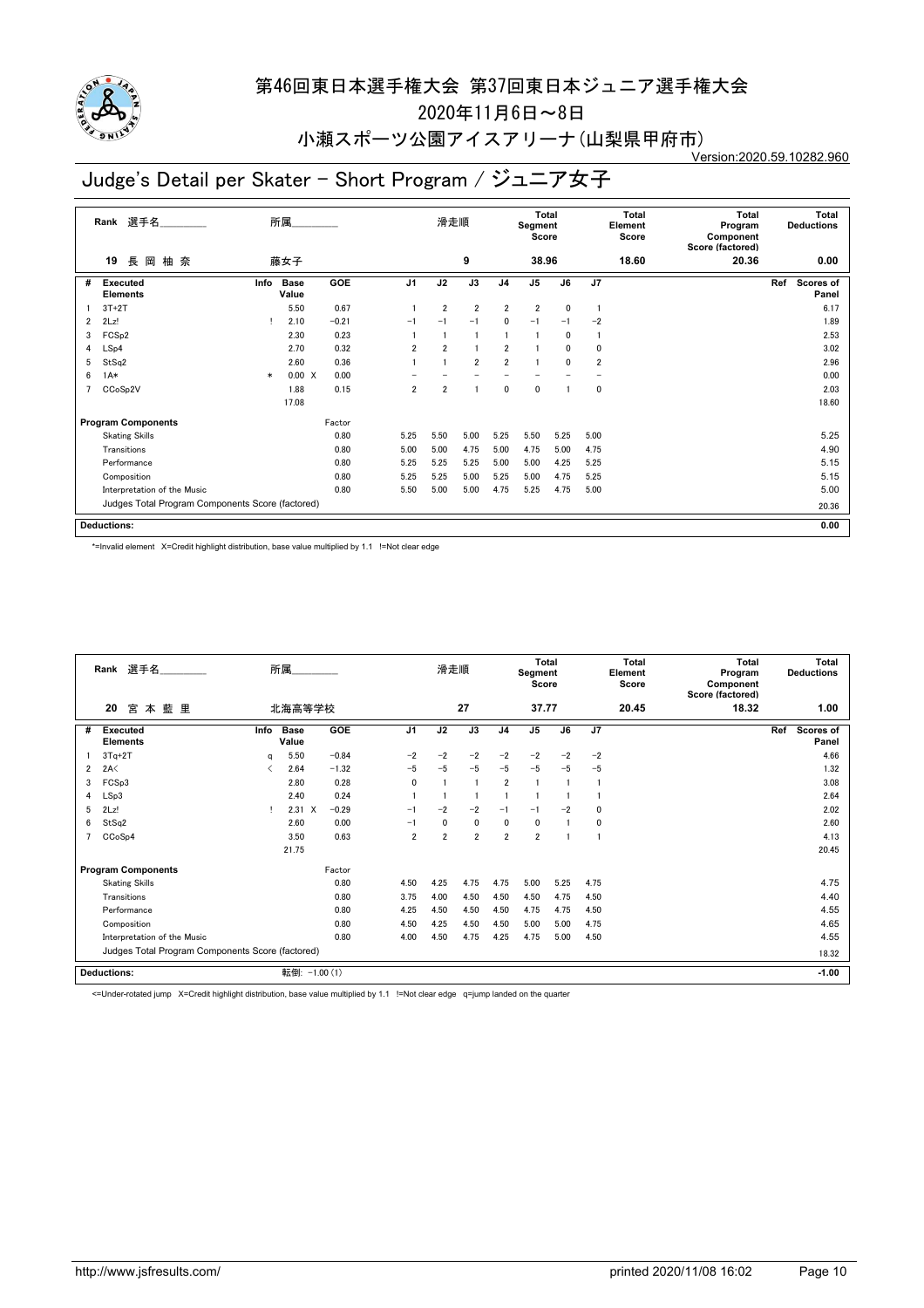

2020年11月6日~8日

#### 小瀬スポーツ公園アイスアリーナ(山梨県甲府市) Version:2020.59.10282.960

# Judge's Detail per Skater - Short Program / ジュニア女子

|   | 選手名<br>Rank                                      |      | 所属            |         |                 | 滑走順  |                 |                | <b>Total</b><br>Segment<br>Score |                |                | Total<br>Element<br>Score | <b>Total</b><br>Program<br>Component<br>Score (factored) |         | <b>Total</b><br><b>Deductions</b> |
|---|--------------------------------------------------|------|---------------|---------|-----------------|------|-----------------|----------------|----------------------------------|----------------|----------------|---------------------------|----------------------------------------------------------|---------|-----------------------------------|
|   | 齋川怜子<br>21                                       |      | 明治神宮外苑FSC     |         |                 |      | 4               |                | 36.23                            |                |                | 18.59                     | 19.64                                                    |         | 2.00                              |
| # | Executed<br><b>Elements</b>                      | Info | Base<br>Value | GOE     | $\overline{J1}$ | J2   | $\overline{J3}$ | J <sub>4</sub> | $\overline{J5}$                  | J6             | J <sub>7</sub> |                           |                                                          | Ref     | Scores of<br>Panel                |
|   | 3Lz<<                                            | <<   | 2.10          | $-1.05$ | $-5$            | $-5$ | $-5$            | $-5$           | $-5$                             | $-5$           | $-5$           |                           |                                                          |         | 1.05                              |
| 2 | $3S+2T$                                          |      | 5.60          | 0.43    |                 |      | $\blacksquare$  |                | $\overline{\mathbf{2}}$          |                |                |                           |                                                          |         | 6.03                              |
| 3 | FCS <sub>p2</sub>                                |      | 2.30          | $-1.15$ | $-5$            | $-5$ | $-5$            | $-5$           | $-5$                             | -4             | $-5$           |                           |                                                          |         | 1.15                              |
| 4 | 2Aq                                              | a    | $3.63 \times$ | $-1.19$ | $-3$            | $-3$ | $-4$            | $-4$           | $-4$                             | $-4$           | $-3$           |                           |                                                          |         | 2.44                              |
| 5 | StSq1                                            |      | 1.80          | $-0.04$ | $-1$            | 0    |                 | 0              | 0                                | 0              | $-1$           |                           |                                                          |         | 1.76                              |
| 6 | LSp3                                             |      | 2.40          | 0.34    | $\overline{2}$  |      |                 | $\overline{2}$ | 1                                | $\overline{2}$ | 0              |                           |                                                          |         | 2.74                              |
| 7 | CCoSp3                                           |      | 3.00          | 0.42    | $\overline{2}$  |      |                 |                | $\overline{2}$                   | $\overline{2}$ |                |                           |                                                          |         | 3.42                              |
|   |                                                  |      | 20.83         |         |                 |      |                 |                |                                  |                |                |                           |                                                          |         | 18.59                             |
|   | <b>Program Components</b>                        |      |               | Factor  |                 |      |                 |                |                                  |                |                |                           |                                                          |         |                                   |
|   | <b>Skating Skills</b>                            |      |               | 0.80    | 5.25            | 4.75 | 5.00            | 5.00           | 5.50                             | 5.50           | 4.50           |                           |                                                          |         | 5.10                              |
|   | Transitions                                      |      |               | 0.80    | 5.00            | 4.25 | 4.75            | 4.75           | 5.00                             | 5.00           | 4.00           |                           |                                                          |         | 4.75                              |
|   | Performance                                      |      |               | 0.80    | 4.75            | 4.50 | 4.75            | 4.75           | 5.50                             | 5.25           | 4.00           |                           |                                                          |         | 4.80                              |
|   | Composition                                      |      |               | 0.80    | 5.00            | 4.50 | 5.00            | 5.00           | 5.50                             | 5.25           | 4.25           |                           |                                                          |         | 4.95                              |
|   | Interpretation of the Music                      |      |               | 0.80    | 5.00            | 4.50 | 4.75            | 5.25           | 5.25                             | 5.50           | 4.50           |                           |                                                          |         | 4.95                              |
|   | Judges Total Program Components Score (factored) |      |               |         |                 |      |                 |                |                                  |                |                |                           |                                                          | 19.64   |                                   |
|   | <b>Deductions:</b>                               | 転倒:  | $-2.00(2)$    |         |                 |      |                 |                |                                  |                |                |                           |                                                          | $-2.00$ |                                   |

<<=Downgraded jump X=Credit highlight distribution, base value multiplied by 1.1 q=jump landed on the quarter

|   | Rank 選手名                                         |        | 所属                   |            |                | 滑走順  |      |                | Total<br>Segment<br>Score |      |             | Total<br>Element<br>Score | Total<br>Program<br>Component<br>Score (factored) | Total<br><b>Deductions</b> |
|---|--------------------------------------------------|--------|----------------------|------------|----------------|------|------|----------------|---------------------------|------|-------------|---------------------------|---------------------------------------------------|----------------------------|
|   | 22<br>伊<br>吹有紗                                   |        | 札幌アースFC              |            |                |      | 28   |                | 35.98                     |      |             | 18.46                     | 18.52                                             | 1.00                       |
| # | <b>Executed</b><br><b>Elements</b>               | Info   | <b>Base</b><br>Value | <b>GOE</b> | J <sub>1</sub> | J2   | J3   | J <sub>4</sub> | J <sub>5</sub>            | J6   | J7          |                           |                                                   | Ref<br>Scores of<br>Panel  |
|   | 2Lz                                              |        | 2.10                 | 0.21       |                |      |      | $\overline{2}$ |                           |      | -1          |                           |                                                   | 2.31                       |
| 2 | 3T<+COMBO+1T*                                    | $\ast$ | 3.36                 | $-1.68$    | $-5$           | -5   | $-5$ | $-5$           | $-5$                      | $-5$ | $-5$        |                           |                                                   | 1.68                       |
| 3 | FCSp3                                            |        | 2.80                 | 0.28       |                |      |      |                |                           |      | $\mathbf 0$ |                           |                                                   | 3.08                       |
| 4 | 2Aq                                              | q      | $3.63 \times$        | $-0.66$    | $-2$           | $-2$ | $-2$ | $-2$           | $-2$                      | $-2$ | $-2$        |                           |                                                   | 2.97                       |
| 5 | CC <sub>o</sub> S <sub>p</sub> 3                 |        | 3.00                 | $-0.36$    | $-2$           | $-1$ | $-1$ | $-2$           | $-1$                      | $-1$ | $-1$        |                           |                                                   | 2.64                       |
| 6 | StSq2                                            |        | 2.60                 | 0.26       | $-2$           |      |      |                |                           |      |             |                           |                                                   | 2.86                       |
|   | LSp4                                             |        | 2.70                 | 0.22       | 0              |      |      |                |                           |      | $\mathbf 0$ |                           |                                                   | 2.92                       |
|   |                                                  |        | 20.19                |            |                |      |      |                |                           |      |             |                           |                                                   | 18.46                      |
|   | <b>Program Components</b>                        |        |                      | Factor     |                |      |      |                |                           |      |             |                           |                                                   |                            |
|   | <b>Skating Skills</b>                            |        |                      | 0.80       | 4.00           | 5.50 | 4.75 | 4.75           | 4.75                      | 5.25 | 4.75        |                           |                                                   | 4.85                       |
|   | Transitions                                      |        |                      | 0.80       | 3.50           | 5.00 | 4.50 | 4.25           | 4.25                      | 4.75 | 4.50        |                           |                                                   | 4.45                       |
|   | Performance                                      |        |                      | 0.80       | 4.00           | 5.25 | 4.75 | 4.50           | 4.50                      | 5.00 | 4.50        |                           |                                                   | 4.65                       |
|   | Composition                                      |        |                      | 0.80       | 4.25           | 5.25 | 4.50 | 4.50           | 4.25                      | 4.75 | 4.50        |                           |                                                   | 4.50                       |
|   | Interpretation of the Music                      |        |                      | 0.80       | 3.75           | 5.00 | 4.50 | 4.75           | 4.50                      | 5.00 | 4.75        |                           |                                                   | 4.70                       |
|   | Judges Total Program Components Score (factored) |        |                      |            |                |      |      |                |                           |      |             |                           |                                                   | 18.52                      |
|   | <b>Deductions:</b>                               |        | 転倒: -1.00 (1)        |            |                |      |      |                |                           |      |             |                           |                                                   | $-1.00$                    |

\*=Invalid element X=Credit highlight distribution, base value multiplied by 1.1 q=jump landed on the quarter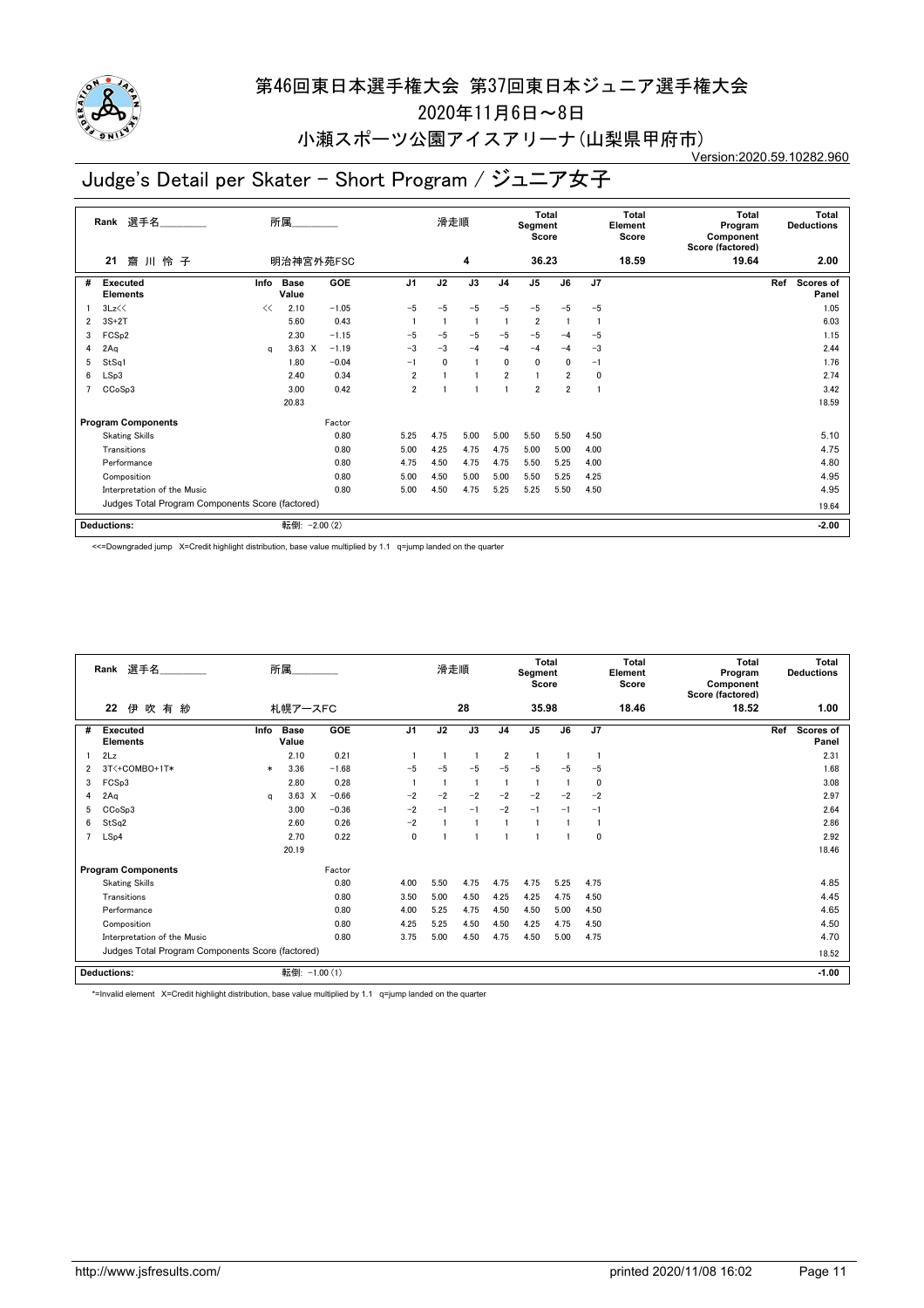

2020年11月6日~8日

### 小瀬スポーツ公園アイスアリーナ(山梨県甲府市)

Version:2020.59.10282.960

### Judge's Detail per Skater - Short Program / ジュニア女子

|   | 選手名<br>Rank                                      |      | 所属                   |         |                | 滑走順            |                |                | <b>Total</b><br>Segment<br>Score |                |                | <b>Total</b><br>Element<br>Score | <b>Total</b><br>Program<br>Component<br>Score (factored) |     | <b>Total</b><br><b>Deductions</b> |
|---|--------------------------------------------------|------|----------------------|---------|----------------|----------------|----------------|----------------|----------------------------------|----------------|----------------|----------------------------------|----------------------------------------------------------|-----|-----------------------------------|
|   | 園<br>田<br>真央<br>23                               |      | 仙台FSC                |         |                |                | $\overline{7}$ |                | 33.99                            |                |                | 17.87                            | 17.12                                                    |     | 1.00                              |
| # | Executed<br><b>Elements</b>                      | Info | <b>Base</b><br>Value | GOE     | J <sub>1</sub> | J2             | J3             | J <sub>4</sub> | J <sub>5</sub>                   | J6             | J <sub>7</sub> |                                  |                                                          | Ref | Scores of<br>Panel                |
|   | 2A                                               |      | 3.30                 | 0.07    | $\mathbf{0}$   | $-1$           |                |                | 0                                | $\mathbf{0}$   | 0              |                                  |                                                          |     | 3.37                              |
| 2 | $3S<+2T$                                         | ✓    | 4.74                 | $-0.83$ | $-2$           | $-3$           | $-2$           | $-2$           | $-2$                             | $-3$           | $-3$           |                                  |                                                          |     | 3.91                              |
| 3 | LSp2                                             |      | 1.90                 | 0.23    |                | $\overline{2}$ |                |                | -1                               | $\overline{2}$ |                |                                  |                                                          |     | 2.13                              |
| 4 | FCSp1                                            |      | 1.90                 | $-0.04$ | $-1$           | $-1$           | $\mathbf{0}$   | 0              | $\mathbf{0}$                     |                | 0              |                                  |                                                          |     | 1.86                              |
| 5 | StSq1                                            |      | 1.80                 | $-0.83$ | $-5$           | $-5$           | $-4$           | $-4$           | $-5$                             | $-5$           | $-4$           |                                  |                                                          |     | 0.97                              |
| 6 | 2Lz                                              |      | $2.31 \t X$          | 0.08    | $\mathbf{0}$   | $\mathbf{0}$   | $\mathbf 0$    |                |                                  |                | 0              |                                  |                                                          |     | 2.39                              |
| 7 | CCoSp3                                           |      | 3.00                 | 0.24    | $-1$           |                |                |                |                                  |                | 0              |                                  |                                                          |     | 3.24                              |
|   |                                                  |      | 18.95                |         |                |                |                |                |                                  |                |                |                                  |                                                          |     | 17.87                             |
|   | <b>Program Components</b>                        |      |                      | Factor  |                |                |                |                |                                  |                |                |                                  |                                                          |     |                                   |
|   | <b>Skating Skills</b>                            |      |                      | 0.80    | 3.75           | 4.25           | 4.25           | 4.25           | 4.50                             | 4.75           | 4.25           |                                  |                                                          |     | 4.30                              |
|   | Transitions                                      |      |                      | 0.80    | 3.00           | 4.00           | 4.00           | 4.25           | 4.00                             | 4.50           | 4.25           |                                  |                                                          |     | 4.10                              |
|   | Performance                                      |      |                      | 0.80    | 3.50           | 4.25           | 4.25           | 4.50           | 4.25                             | 4.50           | 4.50           |                                  |                                                          |     | 4.35                              |
|   | Composition                                      |      |                      | 0.80    | 3.75           | 4.25           | 4.25           | 4.75           | 4.50                             | 4.25           | 4.50           |                                  |                                                          |     | 4.35                              |
|   | Interpretation of the Music                      |      |                      | 0.80    | 3.75           | 4.00           | 4.25           | 4.50           | 4.25                             | 4.50           | 4.50           |                                  |                                                          |     | 4.30                              |
|   | Judges Total Program Components Score (factored) |      |                      |         |                |                |                |                |                                  |                |                |                                  |                                                          |     | 17.12                             |
|   | Deductions:                                      |      | 転倒: -1.00 (1)        |         |                |                |                |                |                                  |                |                |                                  |                                                          |     | $-1.00$                           |

<=Under-rotated jump X=Credit highlight distribution, base value multiplied by 1.1

|   | Rank 選手名                                         | 所属                                  |                | 滑走順          |              |                | Total<br>Segment<br>Score |              |              | <b>Total</b><br>Element<br>Score | <b>Total</b><br>Program<br>Component<br>Score (factored) | <b>Total</b><br><b>Deductions</b> |
|---|--------------------------------------------------|-------------------------------------|----------------|--------------|--------------|----------------|---------------------------|--------------|--------------|----------------------------------|----------------------------------------------------------|-----------------------------------|
|   | 藤<br>﨑<br>24<br>鈴                                | 東北高校                                |                |              | 3            |                | 33.09                     |              |              | 17.21                            | 16.88                                                    | 1.00                              |
| # | <b>Executed</b><br><b>Elements</b>               | GOE<br><b>Base</b><br>Info<br>Value | J <sub>1</sub> | J2           | J3           | J <sub>4</sub> | J <sub>5</sub>            | J6           | J7           |                                  |                                                          | Scores of<br>Ref<br>Panel         |
|   | $3T+2T$                                          | 0.25<br>5.50                        |                |              |              | $\mathbf 0$    |                           | $\mathbf{0}$ | 0            |                                  |                                                          | 5.75                              |
| 2 | 2A                                               | 0.33<br>3.30                        |                |              |              | 0              |                           |              |              |                                  |                                                          | 3.63                              |
| 3 | FCSpB                                            | $-0.19$<br>1.60                     | $-1$           | 0            | 0            | $-2$           | $-1$                      | $-3$         | $-2$         |                                  |                                                          | 1.41                              |
| 4 | LSp4                                             | 2.70<br>0.11                        |                |              | 0            |                | $\Omega$                  | 0            | $-1$         |                                  |                                                          | 2.81                              |
| 5 | StSq2                                            | 0.00<br>2.60                        | $-1$           | $\mathbf{0}$ | $\mathbf{0}$ | 0              | $\mathbf{1}$              | $\mathbf{0}$ | $\mathbf{0}$ |                                  |                                                          | 2.60                              |
| 6 | $2Lz$ !                                          | $1.85 \t X$<br>$-0.84$              | $-5$           | $-5$         | $-5$         | $-5$           | $-5$                      | $-5$         | $-5$         |                                  |                                                          | 1.01                              |
|   | CCoSp                                            | 0.00<br>0.00                        |                |              |              |                |                           |              |              |                                  |                                                          | 0.00                              |
|   |                                                  | 17.55                               |                |              |              |                |                           |              |              |                                  |                                                          | 17.21                             |
|   | <b>Program Components</b>                        | Factor                              |                |              |              |                |                           |              |              |                                  |                                                          |                                   |
|   | <b>Skating Skills</b>                            | 0.80                                | 4.50           | 4.75         | 4.25         | 4.50           | 4.50                      | 4.75         | 4.00         |                                  |                                                          | 4.50                              |
|   | Transitions                                      | 0.80                                | 4.00           | 4.00         | 4.00         | 4.00           | 4.00                      | 4.50         | 3.50         |                                  |                                                          | 4.00                              |
|   | Performance                                      | 0.80                                | 3.75           | 4.50         | 4.25         | 4.00           | 4.25                      | 4.75         | 3.75         |                                  |                                                          | 4.15                              |
|   | Composition                                      | 0.80                                | 4.00           | 4.50         | 4.25         | 4.25           | 4.50                      | 4.50         | 3.75         |                                  |                                                          | 4.30                              |
|   | Interpretation of the Music                      | 0.80                                | 3.75           | 4.25         | 4.25         | 4.25           | 4.25                      | 4.50         | 3.50         |                                  |                                                          | 4.15                              |
|   | Judges Total Program Components Score (factored) |                                     |                |              |              |                |                           |              |              |                                  |                                                          | 16.88                             |
|   | <b>Deductions:</b>                               | 転倒: -1.00 (1)                       |                |              |              |                |                           |              |              |                                  |                                                          | $-1.00$                           |

<=Under-rotated jump X=Credit highlight distribution, base value multiplied by 1.1 !=Not clear edge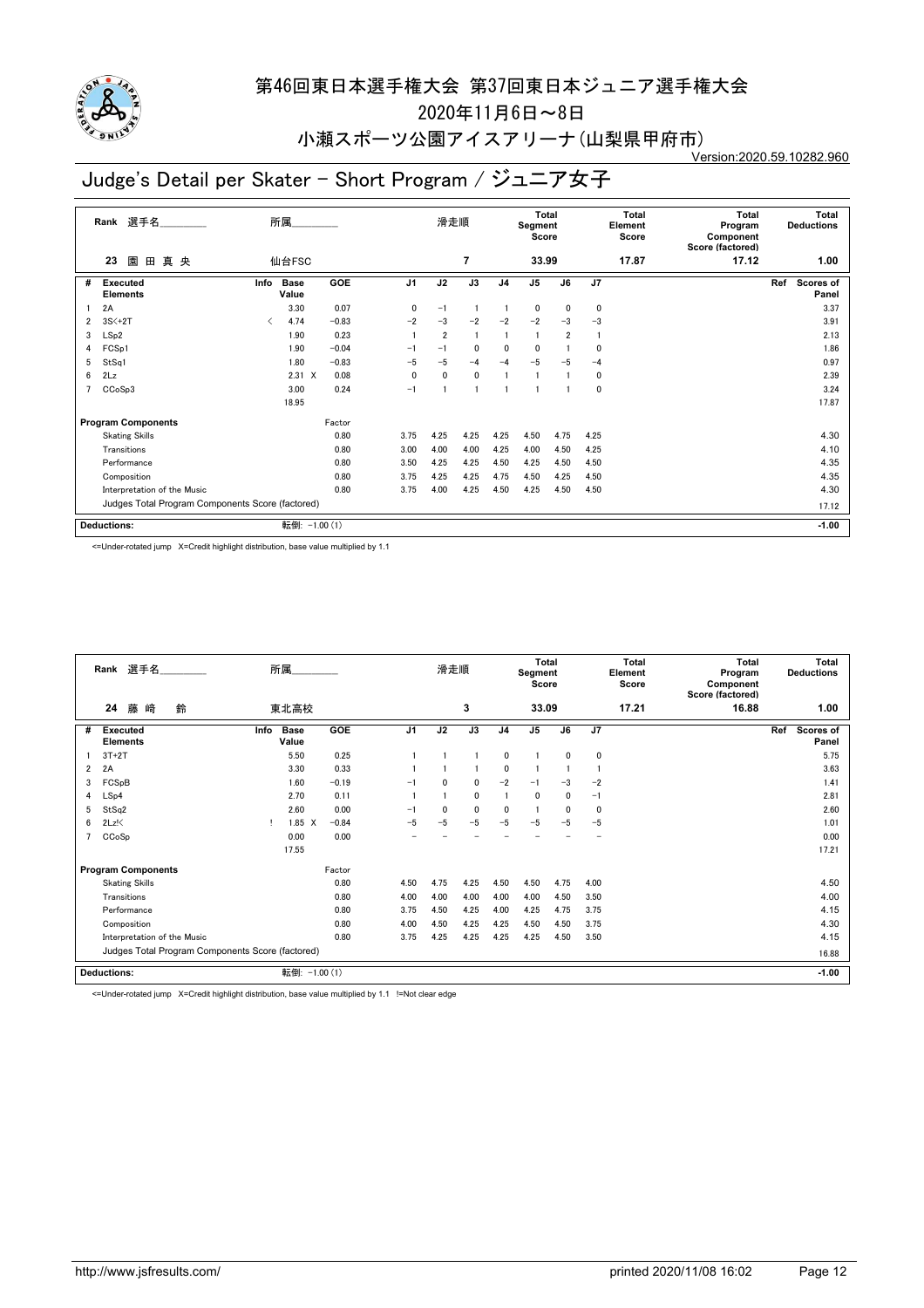

2020年11月6日~8日

小瀬スポーツ公園アイスアリーナ(山梨県甲府市) Version:2020.59.10282.960

# Judge's Detail per Skater - Short Program / ジュニア女子

| 選手名<br>Rank    |                                                  |      | 所属            |            |                 | 滑走順      |                 | Total<br>Segment<br>Score |                |              | Total<br>Element<br>Score |       | <b>Total</b><br>Program<br>Component<br>Score (factored) |     | <b>Total</b><br><b>Deductions</b> |
|----------------|--------------------------------------------------|------|---------------|------------|-----------------|----------|-----------------|---------------------------|----------------|--------------|---------------------------|-------|----------------------------------------------------------|-----|-----------------------------------|
|                | 堀川美咲<br>25                                       |      | 駒場学園高校        |            |                 |          | 1               |                           | 32.99          |              |                           | 16.51 | 17.48                                                    |     | 1.00                              |
| #              | Executed<br><b>Elements</b>                      | Info | Base<br>Value | <b>GOE</b> | $\overline{J1}$ | J2       | $\overline{J3}$ | J <sub>4</sub>            | J <sub>5</sub> | J6           | J7                        |       |                                                          | Ref | Scores of<br>Panel                |
|                | 3T<+COMBO                                        |      | 3.36          | $-1.68$    | $-5$            | $-5$     | $-5$            | $-5$                      | $-5$           | $-5$         | $-5$                      |       |                                                          |     | 1.68                              |
| $\overline{2}$ | 2Lz!q                                            |      | 2.10          | $-0.71$    | $-4$            | $-3$     | $-3$            | $-3$                      | $-3$           | $-4$         | $-4$                      |       |                                                          |     | 1.39                              |
| 3              | FCS <sub>p2</sub>                                |      | 2.30          | 0.09       | $\mathbf{0}$    |          | $\mathbf 0$     | 0                         | $\overline{1}$ |              | -1                        |       |                                                          |     | 2.39                              |
| 4              | 2A                                               |      | 3.30          | $-0.07$    | $\Omega$        | 0        | $\mathbf{0}$    | $-1$                      | 0              | $\mathbf{0}$ | -1                        |       |                                                          |     | 3.23                              |
| 5              | LSp3                                             |      | 2.40          | 0.14       |                 |          |                 | 0                         | $\mathbf{0}$   |              | $-1$                      |       |                                                          |     | 2.54                              |
| 6              | StSq2                                            |      | 2.60          | 0.21       | 0               |          |                 |                           |                | 2            | 0                         |       |                                                          |     | 2.81                              |
| $\overline{7}$ | CCoSp4V                                          |      | 2.63          | $-0.16$    | $-1$            | $\Omega$ | $-1$            | $-1$                      | 0              |              | $-1$                      |       |                                                          |     | 2.47                              |
|                |                                                  |      | 18.69         |            |                 |          |                 |                           |                |              |                           |       |                                                          |     | 16.51                             |
|                | <b>Program Components</b>                        |      |               | Factor     |                 |          |                 |                           |                |              |                           |       |                                                          |     |                                   |
|                | <b>Skating Skills</b>                            |      |               | 0.80       | 4.75            | 4.50     | 4.50            | 4.50                      | 4.50           | 5.25         | 4.50                      |       |                                                          |     | 4.55                              |
|                | Transitions                                      |      |               | 0.80       | 4.50            | 4.25     | 4.25            | 4.25                      | 4.25           | 4.75         | 4.00                      |       |                                                          |     | 4.30                              |
|                | Performance                                      |      |               | 0.80       | 4.25            | 4.00     | 4.25            | 4.25                      | 4.50           | 5.00         | 4.00                      |       |                                                          |     | 4.25                              |
|                | Composition                                      |      |               | 0.80       | 4.50            | 4.25     | 4.25            | 4.50                      | 4.25           | 5.00         | 4.25                      |       |                                                          |     | 4.35                              |
|                | Interpretation of the Music                      |      |               | 0.80       | 4.25            | 4.00     | 4.50            | 4.50                      | 4.50           | 5.25         | 4.25                      |       |                                                          |     | 4.40                              |
|                | Judges Total Program Components Score (factored) |      |               |            |                 |          |                 |                           |                |              |                           |       |                                                          |     | 17.48                             |
|                | <b>Deductions:</b>                               |      | 転倒:           | $-1.00(1)$ |                 |          |                 |                           |                |              |                           |       |                                                          |     | $-1.00$                           |

<=Under-rotated jump !=Not clear edge

|   | Rank 選手名                                         |      | 所属                   |         |                | 滑走順  |              |                | Total<br>Segment<br>Score |                |                         | <b>Total</b><br>Element<br>Score | <b>Total</b><br>Program<br>Component<br>Score (factored) | <b>Total</b><br><b>Deductions</b> |         |
|---|--------------------------------------------------|------|----------------------|---------|----------------|------|--------------|----------------|---------------------------|----------------|-------------------------|----------------------------------|----------------------------------------------------------|-----------------------------------|---------|
|   | 26<br>葉広美<br>千                                   |      | 仙台FSC                |         |                |      | 29           |                | 31.45                     |                |                         | 16.77                            | 15.68                                                    |                                   | 1.00    |
| # | <b>Executed</b><br><b>Elements</b>               | Info | <b>Base</b><br>Value | GOE     | J1             | J2   | J3           | J <sub>4</sub> | J5                        | J6             | J7                      |                                  |                                                          | Ref<br><b>Scores of</b><br>Panel  |         |
|   | 3S<<+COMBO                                       | <<   | 1.30                 | $-0.65$ | $-5$           | $-5$ | $-5$         | $-5$           | $-5$                      | $-5$           | $-5$                    |                                  |                                                          |                                   | 0.65    |
| 2 | 2A                                               |      | 3.30                 | 0.00    | 0              | $-1$ | $\mathbf{0}$ | 0              | $\mathbf{0}$              | $\mathbf{0}$   | 0                       |                                  |                                                          |                                   | 3.30    |
| 3 | CCoSp4                                           |      | 3.50                 | 0.42    | $\overline{2}$ |      | $\mathbf 0$  |                | $\Omega$                  | $\overline{2}$ | $\overline{\mathbf{2}}$ |                                  |                                                          |                                   | 3.92    |
| 4 | StSq1                                            |      | 1.80                 | $-0.22$ | $-2$           | $-2$ | $-1$         | $-1$           | $-2$                      | $\mathbf{0}$   | 0                       |                                  |                                                          |                                   | 1.58    |
| 5 | 2Lze                                             | e    | $1.85 \quad X$       | $-0.53$ | $-3$           | $-4$ | $-4$         | $-3$           | $-2$                      | $-3$           | $-3$                    |                                  |                                                          |                                   | 1.32    |
| 6 | FCSp3                                            |      | 2.80                 | 0.39    |                |      |              | $\overline{2}$ |                           | 2              | $\overline{\mathbf{2}}$ |                                  |                                                          |                                   | 3.19    |
|   | LSp4                                             |      | 2.70                 | 0.11    | $\mathbf{0}$   |      |              | $\mathbf{0}$   | $\Omega$                  |                | 0                       |                                  |                                                          |                                   | 2.81    |
|   |                                                  |      | 17.25                |         |                |      |              |                |                           |                |                         |                                  |                                                          |                                   | 16.77   |
|   | <b>Program Components</b>                        |      |                      | Factor  |                |      |              |                |                           |                |                         |                                  |                                                          |                                   |         |
|   | <b>Skating Skills</b>                            |      |                      | 0.80    | 4.00           | 4.00 | 4.00         | 4.25           | 4.25                      | 4.25           | 4.25                    |                                  |                                                          |                                   | 4.15    |
|   | Transitions                                      |      |                      | 0.80    | 3.50           | 3.75 | 3.50         | 3.75           | 3.75                      | 4.00           | 4.00                    |                                  |                                                          |                                   | 3.75    |
|   | Performance                                      |      |                      | 0.80    | 3.50           | 4.25 | 3.75         | 4.00           | 4.00                      | 3.75           | 4.25                    |                                  |                                                          |                                   | 3.95    |
|   | Composition                                      |      |                      | 0.80    | 4.00           | 4.00 | 3.75         | 4.00           | 3.50                      | 4.00           | 4.50                    |                                  |                                                          |                                   | 3.95    |
|   | Interpretation of the Music                      |      |                      | 0.80    | 3.75           | 3.75 | 3.75         | 3.75           | 4.00                      | 3.75           | 4.25                    |                                  |                                                          |                                   | 3.80    |
|   | Judges Total Program Components Score (factored) |      |                      |         |                |      |              |                |                           |                |                         |                                  |                                                          |                                   | 15.68   |
|   | <b>Deductions:</b>                               |      | 転倒: -1.00 (1)        |         |                |      |              |                |                           |                |                         |                                  |                                                          |                                   | $-1.00$ |

<<=Downgraded jump X=Credit highlight distribution, base value multiplied by 1.1 e=Wrong edge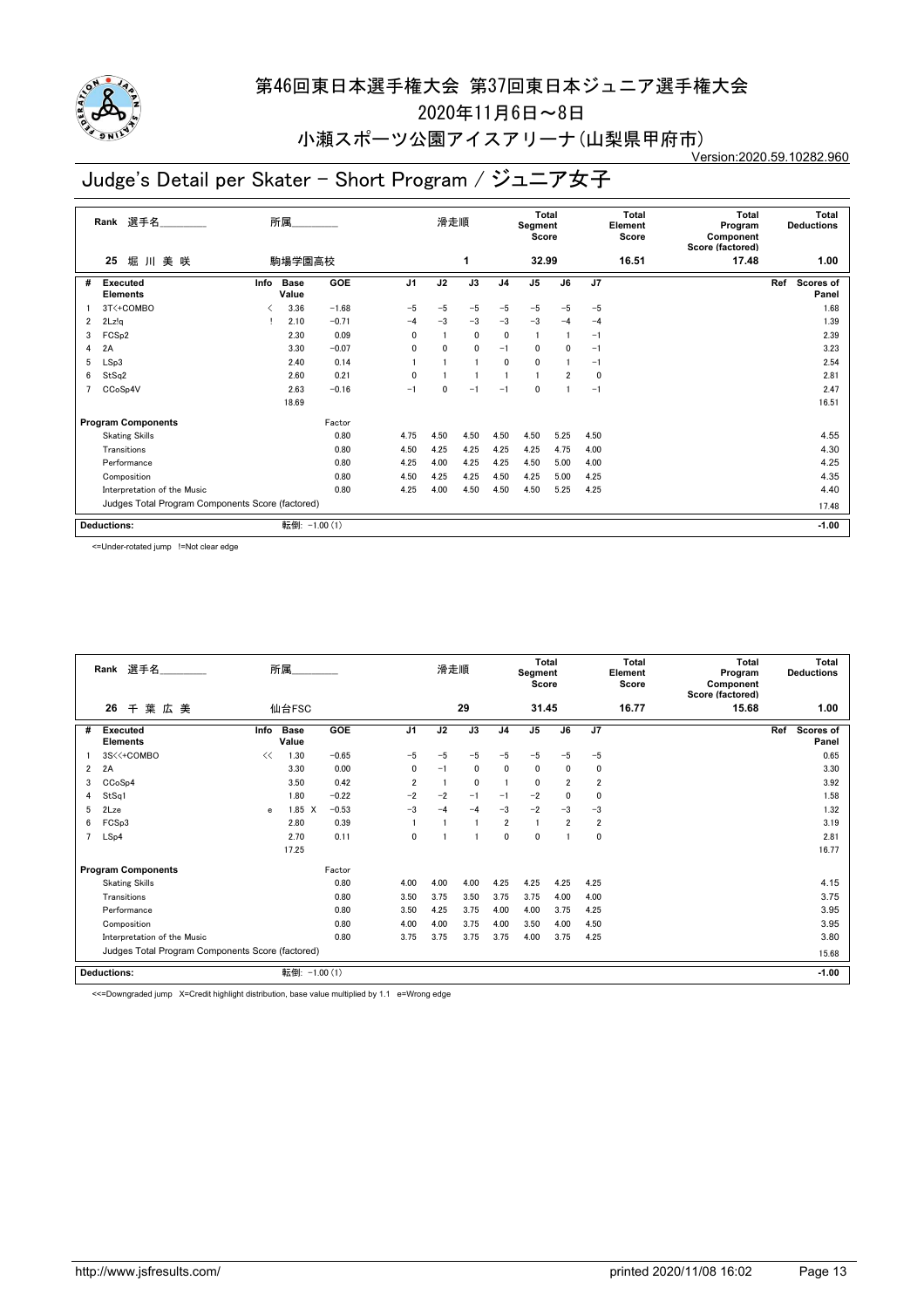

2020年11月6日~8日

#### 小瀬スポーツ公園アイスアリーナ(山梨県甲府市) Version:2020.59.10282.960

# Judge's Detail per Skater - Short Program / ジュニア女子

| 選手名<br>Rank |                                                  |      | 所属                   |         |                |      | 滑走順            |                | <b>Total</b><br>Segment<br>Score |                |                | Total<br>Element<br>Score | Total<br>Program<br>Component<br>Score (factored) | <b>Total</b><br><b>Deductions</b> |
|-------------|--------------------------------------------------|------|----------------------|---------|----------------|------|----------------|----------------|----------------------------------|----------------|----------------|---------------------------|---------------------------------------------------|-----------------------------------|
|             | 増<br>渕<br>彩月<br>27                               |      | シチズンクラブ              |         |                |      | 17             |                | 30.73                            |                |                | 15.97                     | 15.76                                             | 1.00                              |
| #           | Executed<br><b>Elements</b>                      | Info | <b>Base</b><br>Value | GOE     | J <sub>1</sub> | J2   | J3             | J <sub>4</sub> | J <sub>5</sub>                   | J6             | J <sub>7</sub> |                           |                                                   | Ref<br><b>Scores of</b><br>Panel  |
|             | LSp3                                             |      | 2.40                 | 0.24    | $\mathbf{1}$   |      | $\blacksquare$ | $\mathbf{1}$   | -1                               | $\overline{2}$ |                |                           |                                                   | 2.64                              |
| 2           | $3T<+2T$                                         | ≺    | 4.66                 | $-0.67$ | $-2$           | $-2$ | $-2$           | $-2$           | $-2$                             | $-2$           | $-2$           |                           |                                                   | 3.99                              |
| 3           | 2A<                                              | ✓    | 2.64                 | $-1.32$ | $-5$           | $-5$ | $-5$           | $-5$           | $-5$                             | $-5$           | $-5$           |                           |                                                   | 1.32                              |
| 4           | CCoSp4                                           |      | 3.50                 | $-0.56$ | $-3$           | $-1$ | $-1$           | $-2$           | $-2$                             | $-1$           | $-2$           |                           |                                                   | 2.94                              |
| 5           | 2Lz!                                             |      | $2.31 \t X$          | $-0.34$ | $-2$           | $-1$ | $-2$           | $-1$           | $\overline{1}$                   | $-2$           | $-2$           |                           |                                                   | 1.97                              |
| 6           | StSq1                                            |      | 1.80                 | $-0.25$ | $-3$           | $-1$ | $-1$           | $-1$           | $-1$                             | $-3$           | $-1$           |                           |                                                   | 1.55                              |
| 7           | FCSp1                                            |      | 1.90                 | $-0.34$ | $-2$           | $-3$ | $-1$           | $-2$           | $-1$                             | $-2$           | $-2$           |                           |                                                   | 1.56                              |
|             |                                                  |      | 19.21                |         |                |      |                |                |                                  |                |                |                           |                                                   | 15.97                             |
|             | <b>Program Components</b>                        |      |                      | Factor  |                |      |                |                |                                  |                |                |                           |                                                   |                                   |
|             | <b>Skating Skills</b>                            |      |                      | 0.80    | 3.50           | 4.25 | 4.25           | 4.25           | 4.25                             | 4.25           | 4.00           |                           |                                                   | 4.20                              |
|             | Transitions                                      |      |                      | 0.80    | 3.00           | 3.75 | 3.75           | 3.75           | 3.75                             | 4.00           | 3.75           |                           |                                                   | 3.75                              |
|             | Performance                                      |      |                      | 0.80    | 3.00           | 4.25 | 4.00           | 4.00           | 4.00                             | 4.00           | 3.75           |                           |                                                   | 3.95                              |
|             | Composition                                      |      |                      | 0.80    | 3.75           | 4.00 | 4.00           | 4.00           | 4.25                             | 4.00           | 4.00           |                           |                                                   | 4.00                              |
|             | Interpretation of the Music                      |      |                      | 0.80    | 3.25           | 3.75 | 4.00           | 3.75           | 4.00                             | 3.75           | 3.75           |                           |                                                   | 3.80                              |
|             | Judges Total Program Components Score (factored) |      |                      |         |                |      |                |                |                                  |                |                |                           |                                                   | 15.76                             |
|             | <b>Deductions:</b>                               |      | 転倒: -1.00 (1)        |         |                |      |                |                |                                  |                |                |                           |                                                   | $-1.00$                           |

<=Under-rotated jump X=Credit highlight distribution, base value multiplied by 1.1 !=Not clear edge

|                | Rank 選手名                                         | 所属.    |                      | 滑走順        |                | <b>Total</b><br>Segment<br>Score |                |                | Total<br>Element<br>Score |      | Total<br>Program<br>Component<br>Score (factored) | Total<br><b>Deductions</b> |       |     |                           |
|----------------|--------------------------------------------------|--------|----------------------|------------|----------------|----------------------------------|----------------|----------------|---------------------------|------|---------------------------------------------------|----------------------------|-------|-----|---------------------------|
|                | 垣 ゆかり<br>28<br>岡                                 |        | 月寒FSC                |            |                |                                  | 23             |                | 30.42                     |      |                                                   | 14.82                      | 15.60 |     | 0.00                      |
| #              | <b>Executed</b><br><b>Elements</b>               | Info   | <b>Base</b><br>Value | <b>GOE</b> | J <sub>1</sub> | J2                               | J3             | J <sub>4</sub> | J <sub>5</sub>            | J6   | J7                                                |                            |       | Ref | <b>Scores of</b><br>Panel |
|                | $2F+2T$                                          |        | 3.10                 | 0.00       | $\mathbf{0}$   | $\mathbf{0}$                     | $\mathbf 0$    | 0              |                           | $-2$ | $\mathbf 0$                                       |                            |       |     | 3.10                      |
| $\overline{2}$ | 2Lz!                                             |        | 2.10                 | $-0.34$    | $-1$           | $-2$                             | $-2$           | $-1$           | $-1$                      | $-2$ | $-2$                                              |                            |       |     | 1.76                      |
| 3              | LSp4                                             |        | 2.70                 | 0.43       |                | $\overline{2}$                   | $\overline{2}$ | $\overline{2}$ | $\overline{2}$            |      |                                                   |                            |       |     | 3.13                      |
| 4              | $1A*$                                            | $\ast$ | 0.00 X               | 0.00       |                |                                  |                |                |                           |      |                                                   |                            |       |     | 0.00                      |
| 5              | FCS <sub>p2</sub>                                |        | 2.30                 | $-0.05$    | 0              | 0                                | 0              | 0              | $-1$                      | $-1$ | $\mathbf 0$                                       |                            |       |     | 2.25                      |
| 6              | StSq1                                            |        | 1.80                 | $-0.22$    | $-1$           | $-1$                             | $\mathbf 0$    | $-1$           | $-2$                      | $-3$ | $-1$                                              |                            |       |     | 1.58                      |
|                | CCoSp3                                           |        | 3.00                 | 0.00       |                | $\mathbf 0$                      | $-1$           | 0              | 0                         | 0    | 0                                                 |                            |       |     | 3.00                      |
|                |                                                  |        | 15.00                |            |                |                                  |                |                |                           |      |                                                   |                            |       |     | 14.82                     |
|                | <b>Program Components</b>                        |        |                      | Factor     |                |                                  |                |                |                           |      |                                                   |                            |       |     |                           |
|                | <b>Skating Skills</b>                            |        |                      | 0.80       | 4.00           | 4.00                             | 4.00           | 4.25           | 4.50                      | 4.25 | 4.25                                              |                            |       |     | 4.15                      |
|                | Transitions                                      |        |                      | 0.80       | 3.50           | 3.75                             | 3.75           | 3.75           | 3.75                      | 3.75 | 4.00                                              |                            |       |     | 3.75                      |
|                | Performance                                      |        |                      | 0.80       | 3.75           | 4.00                             | 3.75           | 3.75           | 4.00                      | 4.00 | 4.00                                              |                            |       |     | 3.90                      |
|                | Composition                                      |        |                      | 0.80       | 3.50           | 4.00                             | 4.00           | 4.00           | 4.00                      | 3.75 | 3.75                                              |                            |       |     | 3.90                      |
|                | Interpretation of the Music                      |        |                      | 0.80       | 3.50           | 3.75                             | 3.75           | 3.75           | 4.25                      | 4.00 | 3.75                                              |                            |       |     | 3.80                      |
|                | Judges Total Program Components Score (factored) |        |                      |            |                |                                  |                |                |                           |      |                                                   |                            |       |     | 15.60                     |
|                | <b>Deductions:</b>                               |        |                      |            |                |                                  |                |                |                           |      |                                                   |                            |       |     | 0.00                      |

\*=Invalid element X=Credit highlight distribution, base value multiplied by 1.1 !=Not clear edge